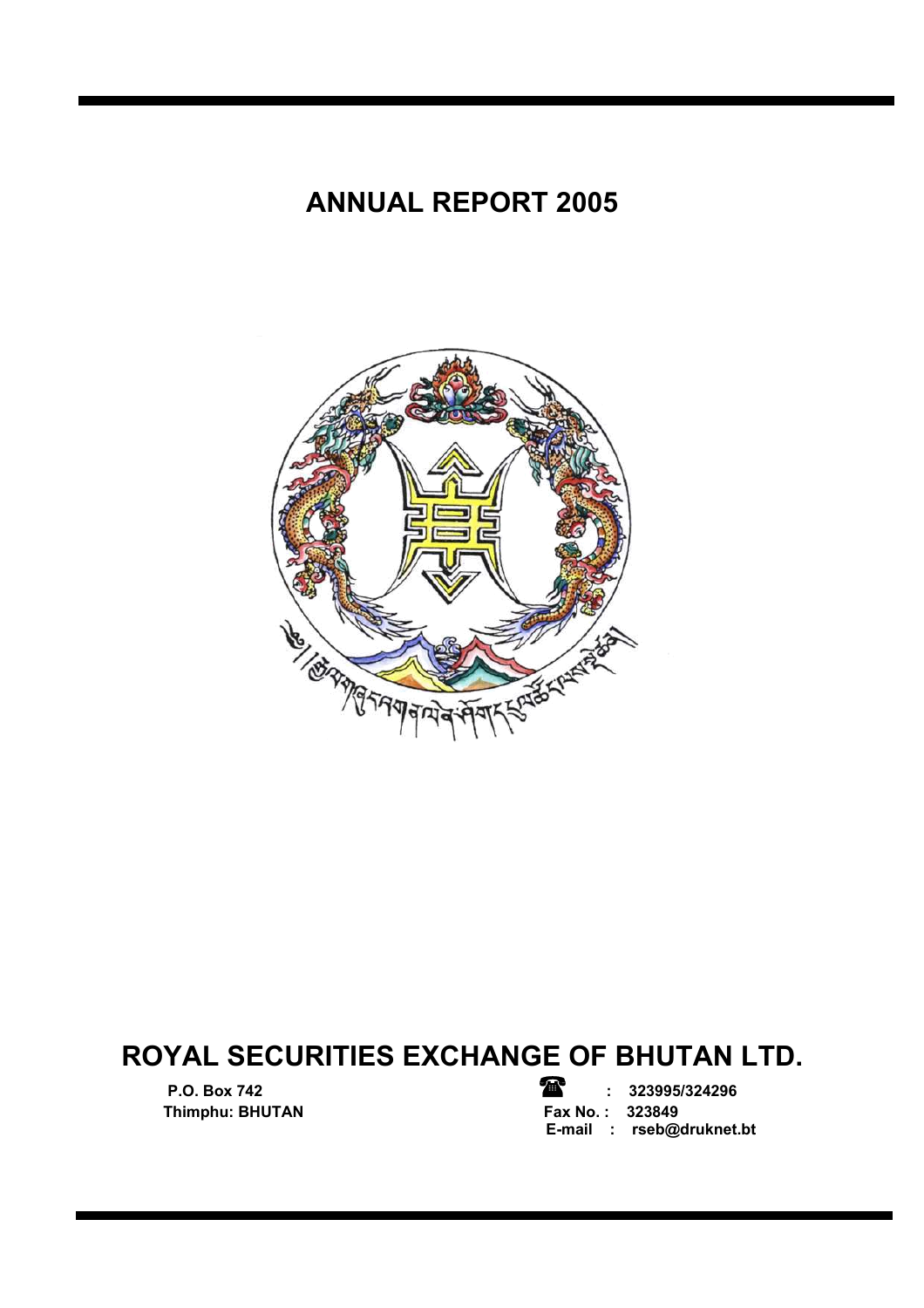# *CONTENTS*

### **1. BOARD OF DIRECTORS**

- **2. MANAGEMENT**
- **3. DIRECTOR'S REPORT**
- **4. MARKET HIGHLIGHT**
- *Information on listed companies:*
- *Traded Value:*
- → *In primary market*
- → *In secondary market*
- *Traded Volumes:*
- → *In primary market*
- → *In secondary market*
- *Brokers' Performances*
- **5. SECURITIES RECORDS IN THE DEPOSITORY**
- **6. RMA DISCOUNT BILLS**
- **7. RGOB BONDS**
- **8. FINANCIAL STATEMENTS**
- ♦ *Balance Sheet*
- ♦ *Profit and Loss Account*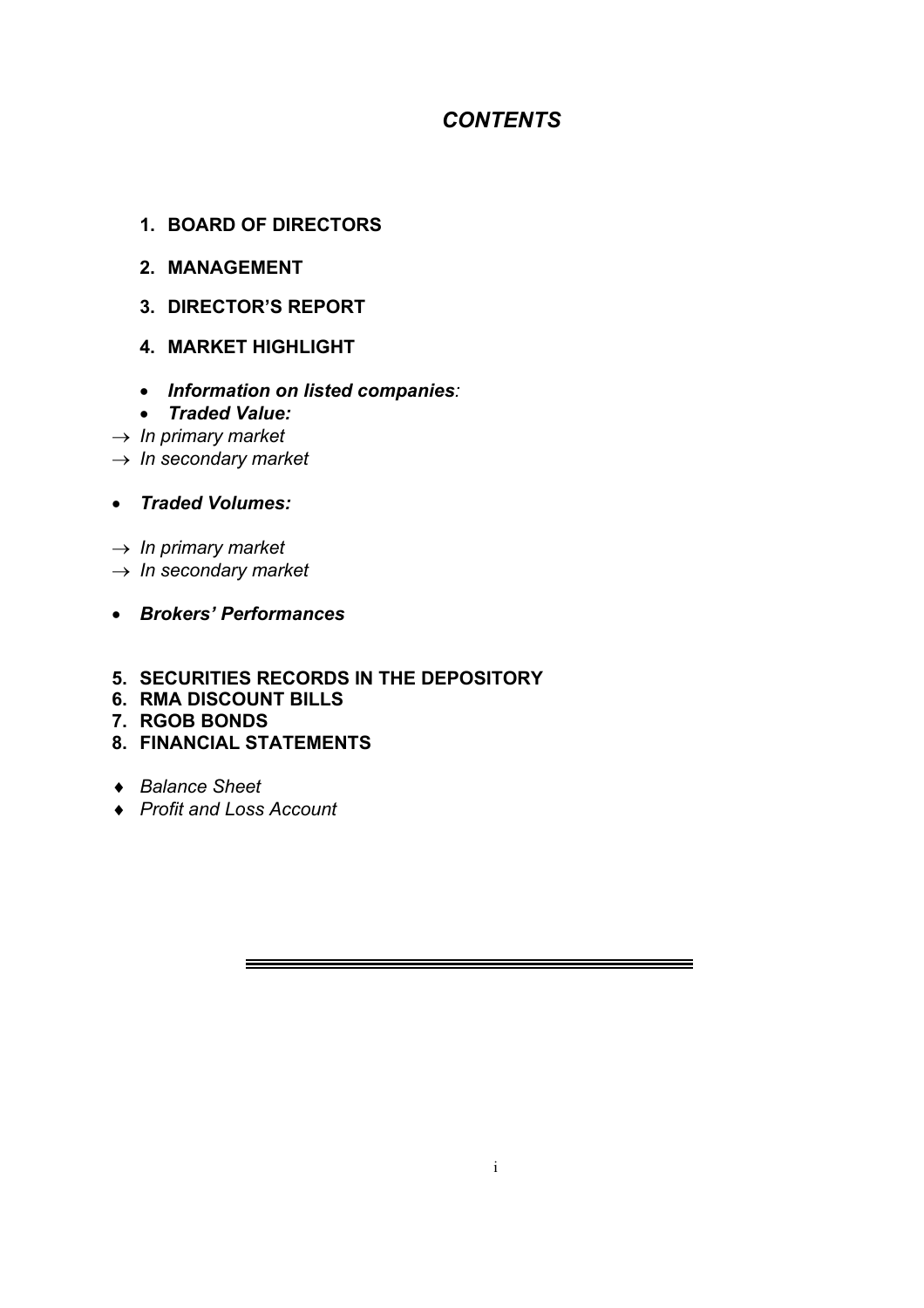### **1. BOARD OF DIRECTORS**

#### **Chairman**

**1. Mr. Daw Tenzin**  Managing Director Royal Monetary Authority of Bhutan

#### **Directors**

- **2. Mr. Kipchu Tshering 5. Mr. Nawang Gyetse**
- **3. Mr. Lamkey Tshering 6. Mr. G.P Sharma**
- **4. Mr. Sangay Khandu 7. Mr. T. Yezer**  Director General Member Secretary Ministry of Trade & Industry **RSEB Ltd.**
- Managing Director **Managing Director** Managing Director BNB Securities Ltd. **Drook Securities Ltd.**
- Managing Director **Dy. Managing Director** RICB Securities Ltd. BOB Securities Ltd.
	-

#### **2. Management**

- 1. Mr. Tashi Yezer, Chief Executive Officer
- 2. Mr. Dophu Dorji, Manager
- 3. Mr. Nawang Lhendup, In-charge (Central Depository)
- 4. Ms. Khandu Wangmo, Programmer (Trading)
- 5. Mr. Pema Lhendup, Accountant
- 6. Mr. Kezang Dorji, Peon

# **Brokerage Firms:**

C/o Royal Insurance Corporation of Bhutan Phuentsholing, Bhutan **Thimphu, Bhutan Tel # 975-2-3227**<br>Tel # 975-2-322426/323993 Tel # 975-2-3227

Thimphu Branch Thimphu

**RICB Securities Ltd. BNB Securities Ltd. C/o Roval Insurance Corporation of Bhutan C/o Bhutan National Bank** Tel #. 975-2-322426/323993 Tel # 975-2- 322765/322767

# **BOB Securities Ltd. Drook Securities Ltd.**

C/o Bank of Bhutan C/o Bhutan Dev. Finance Corporation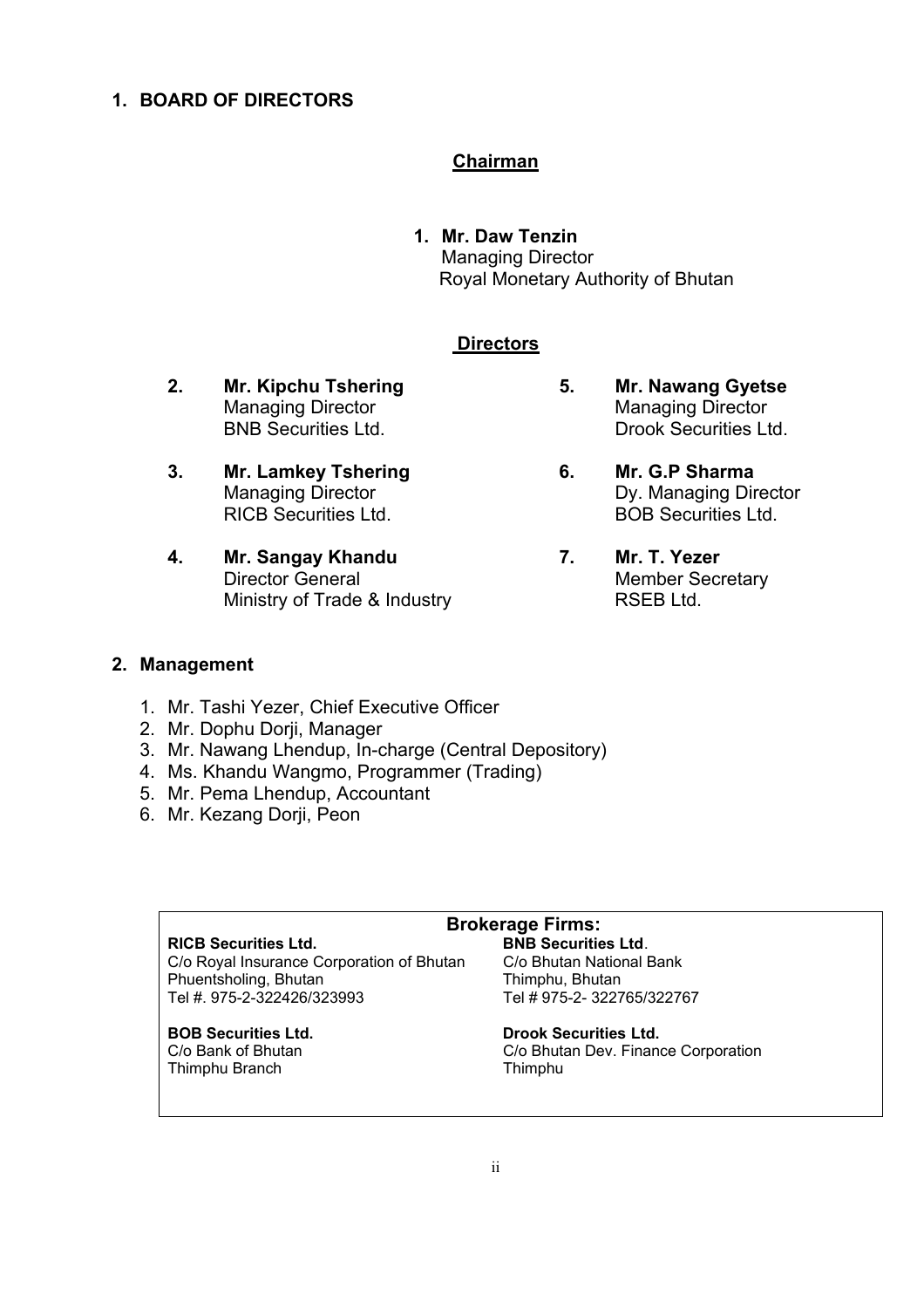### **DIRECTOR'S REPORT 2005**

### **1. Background**

The Royal Securities Exchange of Bhutan Ltd. (RSEB) was established in 1993 in response to the need to develop Capital Market in the Kingdom. The year 2005 marks its  $12<sup>th</sup>$  year since inception. However, this report indicates various challenges that the Exchange has been facing in order to become a fully vibrant market. One of the major constraints is its geographical location with difficult terrains, which has been forcing it to remain more or less isolated from the rest of the world and therefore, it is more difficult to achieve further growth and development.

In this competitive world, successes are held in reserve by continuous effort of setting the market forces with the right market infrastructures that no part falls apart to weaken integrity, skill, care and due diligence of the dealers-- and that the market operates timely, efficiently, and orderly under continued scrutiny of the regulators to maintain proper disciplines in the market and protect investors, thus ensuring good governance across the entire structure of the market industry.

In such endeavors, we have found that combined efforts are required to achieve the common goals to ensure peace, prosperity and happiness to our people. The test of time since the inception of the RSEB in 1993 has indicated that no further developments of the Capital Market in the Kingdom shall be fulfilled without further support of the government.

It could be observed that only small volumes of transactions are taking place at the Exchange. It is because of the fact that the size of the capitalization issues coming into the market is firstly small and scarce. The Debt market too is small and underdeveloped. During the past twelve years, the RSEB has been able to list only twelve companies in addition to four in 1993 and that too with their capitalization issue of only 30 to 40 percent of their paid up capital being floated to public. As such, the growth of the market is not much as expected. The Exchange on the other hand has been making its best efforts to ensure adequate measures and control of the market to provide investors' protection.

#### **2. Revenue and commission**

It is a fact that the RSEB constantly lacked adequate manpower and technical expertise to adequately meet its urgent need to further strengthen the institutional capacity through procurement of necessary equipment and software package to efficiently handle its ever increasing work load. In order to meet these requirements, the RSEB decided to revise the structure of listing fees with effect from January 2005. With the new structure, the Companies are now required to pay annual listing fees at the rate of 5 percent of the paid up capital with upper ceiling limit up to Nu. 30, 000 per annum, instead of previously charged lump sum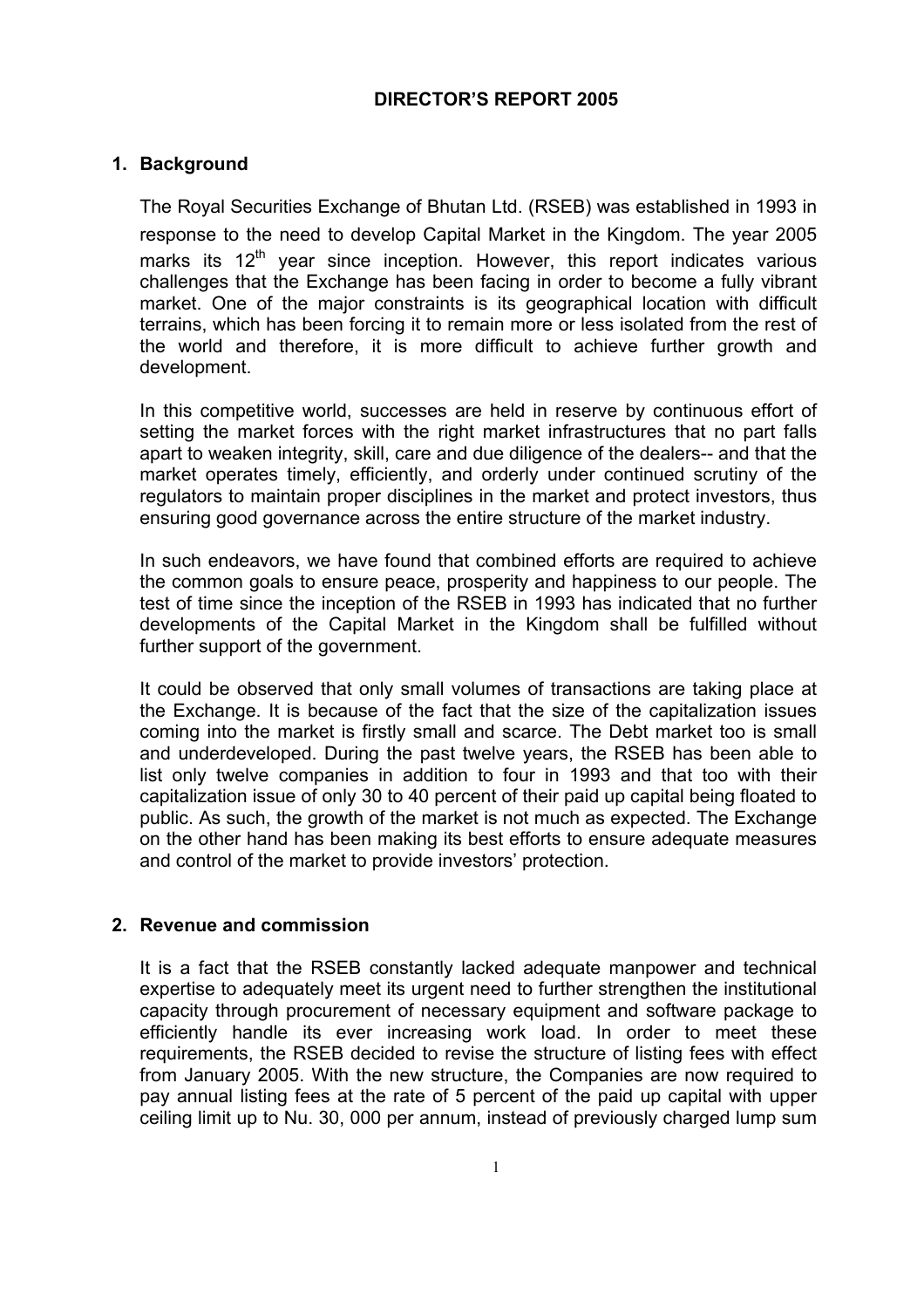fee of Nu 15,000 per annum. This approach seemed more equitable as it is based on the paid up capital of the companies.

Similarly, the fees for RMA Auction Bills and broker's membership fees have also been increased to Nu.1.5 million from Nu. 0.75 million and to Nu. 50,000 from Nu. 30,000, respectively, with effect from the same date.

With this significant increase in the revenue of the Exchange, it is now possible to recruit few more staff with adequate expertise and educational qualifications.

#### **3. Annual Accounts**

The annual accounts of the RSEB as at 31<sup>st</sup> December 2005 were audited by M/s Deloitte and Haskins, Chartered Accountants, Kolkotta. The audited accounts consisting of Balance sheet and Profit and Loss Account are appended as **appendix C**.

The total assets of the Exchange consisting mainly investment with government bonds and cash and bank balances grew by around 10 percent from Nu. 5,868,353.26 at the end of December 2004 to Nu. 6,453,992.26 at the end of December 2005. This growth was mainly contributed by increase in cash and bank balances and other assets mainly consisting of accrued interest and other receivables.

The growth in the liabilities has been mainly influenced by increase in gratuity provision which grew from Nu. 322,515 at the end of December 2004 to Nu. 515,690 by the end of December 2005.

The Exchange during the year generated a profit after tax of Nu. 329,531.46 as compared to the profit of Nu. 281,663.05 in the previous year. The increase in profit during the year was mainly contributed by significant increase in the revenue. The expenditure too has increased significantly from Nu. 1.42 million to Nu. 2.20 million due to salary revision and also due to increase in the staff strength.

The increasing trend of profitability over the past few years clearly indicates that the Exchange has been making good efforts and achieving better performance over the years.

#### **4. Market Activities**

The Equity market, both primary and secondary has maintained its momentum in comparison to a relatively small Debt Market.

#### **5. Primary Offers**

In August 2005, S.D Eastern Bhutan Coal Company Ltd. (EBCC) floated 30 percent of its shares to public to raise capital of Nu. 15.63 million in addition to the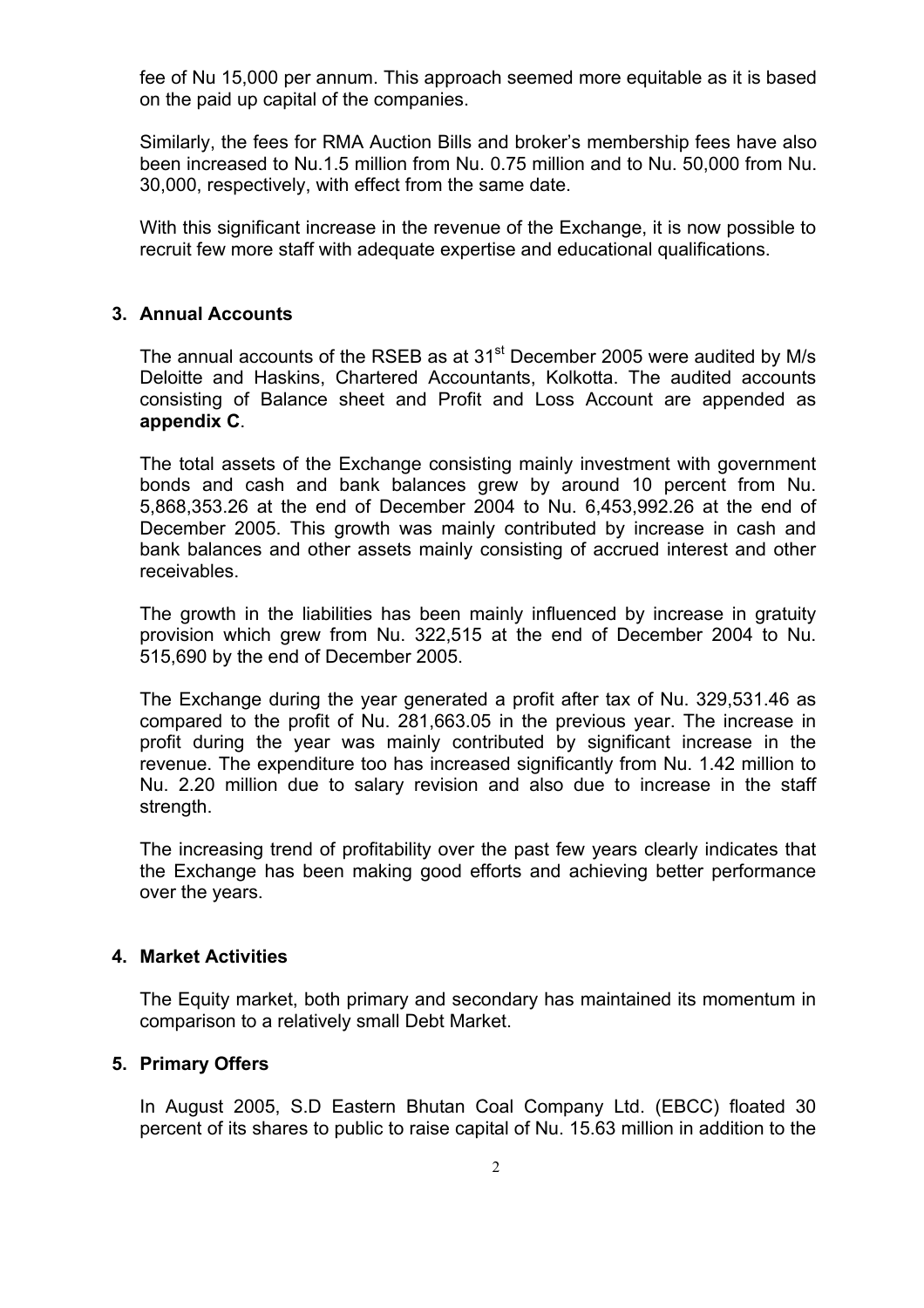promoters' equity of Nu. 36.47 million making its total paid up capital to Nu 52.10 million (Table 6.1 & 6.2). This issue was over subscribed by 24.35 percent.

Further, in November 2005, the Royal Government decided to disinvest 49 percent of the state owned equity holdings of 2,45,000 shares (face value of Nu.100 per share) in Kuensel Corporation Ltd. at a premium of Nu. 335 per share. Since the offer was under subscribed, the government decided to reduce the price to Nu. 300 per share and also extended the subscription period until February 2006.

The Jigme Mining Corporation, which is a newly established Mining Company, is in the early stage of floating its shares to the public. The company plans to resubmit the draft proposal of its prospectus after the finalization of its annual accounts for the year 2005.

#### **6. Secondary Market**

During the year 2005, the Secondary Market recorded a total trading volume of 49,198 shares worth Nu 20.77 million (Table  $-$  7.1) as compared to 284,075 shares worth Nu.108.81 million in the previous year 2004 (Table – 7.2).

#### **7. Market Capitalization**

During the year 2005, the market capitalization of the 16 listed companies increased to Nu 4,467.12 million from Nu.4,300 million in the previous year indicating a growth rate of 4 percent.

#### *8. Number of Shareholders*

There has been a steady of growth in the number of public shareholders in the listed companies during the past years. The year 2005 records a growth of 3.34 percent to 15,616 shareholders from 15,110 shareholders in the previous year*.* 

Disinvestment of fully owned shares of Government in Bank of Bhutan, Bhutan Telecom Corporation, Bhutan Power Corporation and National Pension and Provident Fund would drastically increase the public holdings of equity, in addition to new companies that are expected to emerge in the market.

#### *9. New Listing*

The number of listed companies increased to 16 when S.D Eastern Coal Company Ltd. was listed on the RSEB in September 2005. At the time of its listing, the EBCC had 30 percent of it's paid up shares issued to a total of 1,152 shareholders across the kingdom.

#### **10. Market information**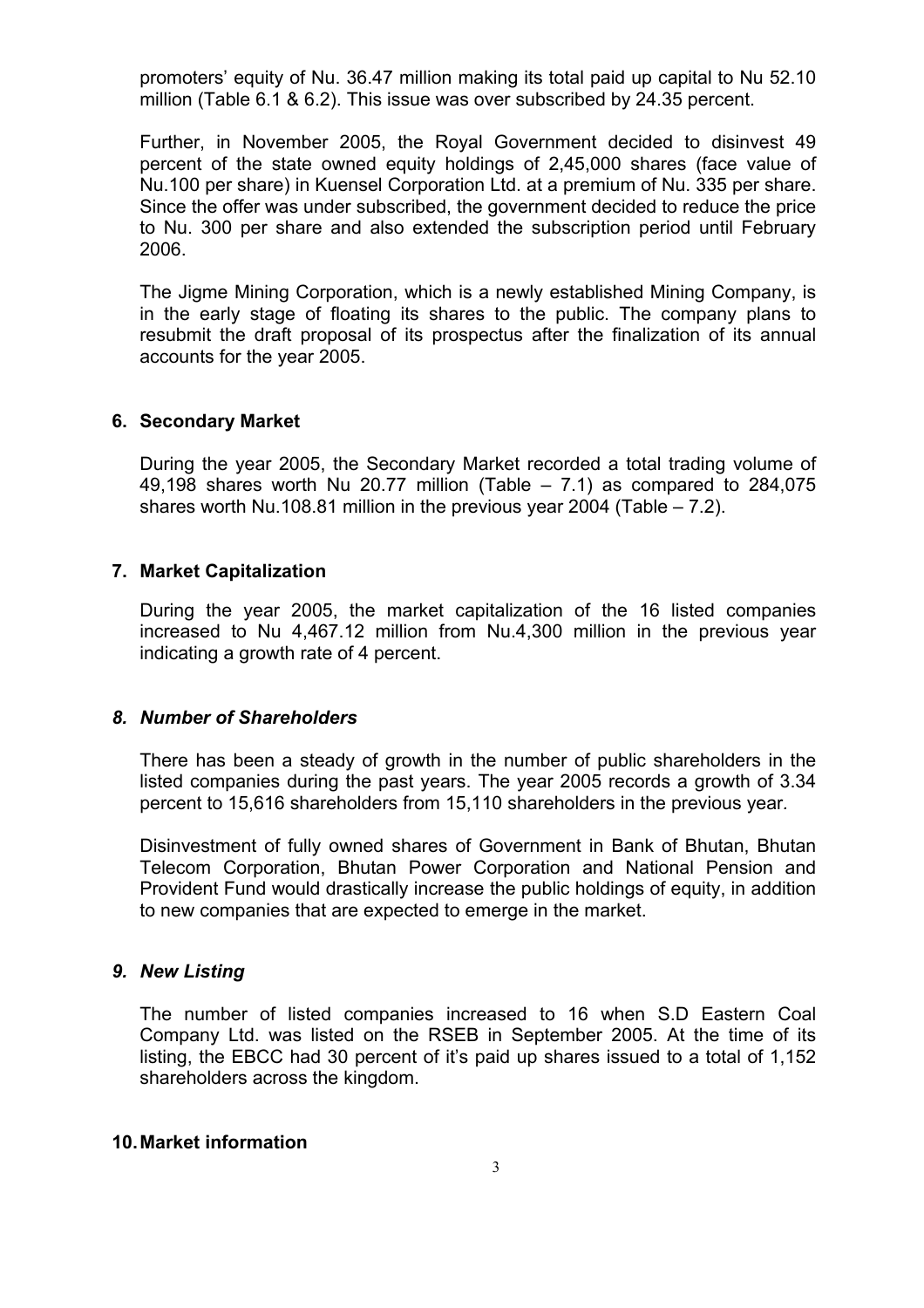The RSEB desires to computerize and validate calculations of the companies information such as issued capital, face value, annual profits/loss, reserves and calculation of book value, market value, earning per share, return on capital, debt equity ratio, dividend yields and dividend paid so as to enable the Exchange to trace the record of the beneficial owners after each transaction at the Exchange*.*  Currently, these calculations are derived manually*.* 

#### **11. Debt Market**

The RSEB also allows trading of Bills and Bonds through its Trading Facilities. There are already some proposals for issuance of Corporate Bonds, which will materialize in the near future.

#### **12. RMA Discount Bills**

During the year, the RSEB through its facilities has mobilized the auction of the RMA Discount Bills aggregating to Nu. 600 million compared to Nu 2,179.02 million in the previous year. The Bills are now issued at fixed price and the volume is also pre-determined by the RMA.

The overall trading of Bills, since its first trading in 1994 to the year 2005, amounts to Nu.25,197.23 million.

#### **13. Government Bonds**

The Ministry of Finance re-issued Nu.300 million T-Bills out of its previously issued T-Bills of Nu. 500 million at a fixed coupon rate of 7% per annum, and redeemed the rest to Bank of Bhutan. During the period, the RSEB has shared its opinion with the Department of Budget and Accounts to look into the possibilities of using price discovery mechanism to float new bonds, besides issuing at fixed coupon rates.

Presently there are series of RGoB 10 year-bonds listed on the Exchange, which have maturities until 2013 and 2014.

During the year, the RGoB paid a total of Nu 172.68 million towards the coupon payment of outstanding Bonds, besides redemption of Treasury Bill amounting to Nu. 500 million.

#### **14. Brokers Performance**

During the year 2005, BNB Securities Ltd achieved trading record of 91 percent as compared to 68 percent in the previous year. It has executed transactions of shares worth Nu. 131.48 million as compared to Nu 187.42 million in the previous year, followed by RICB Securities Ltd.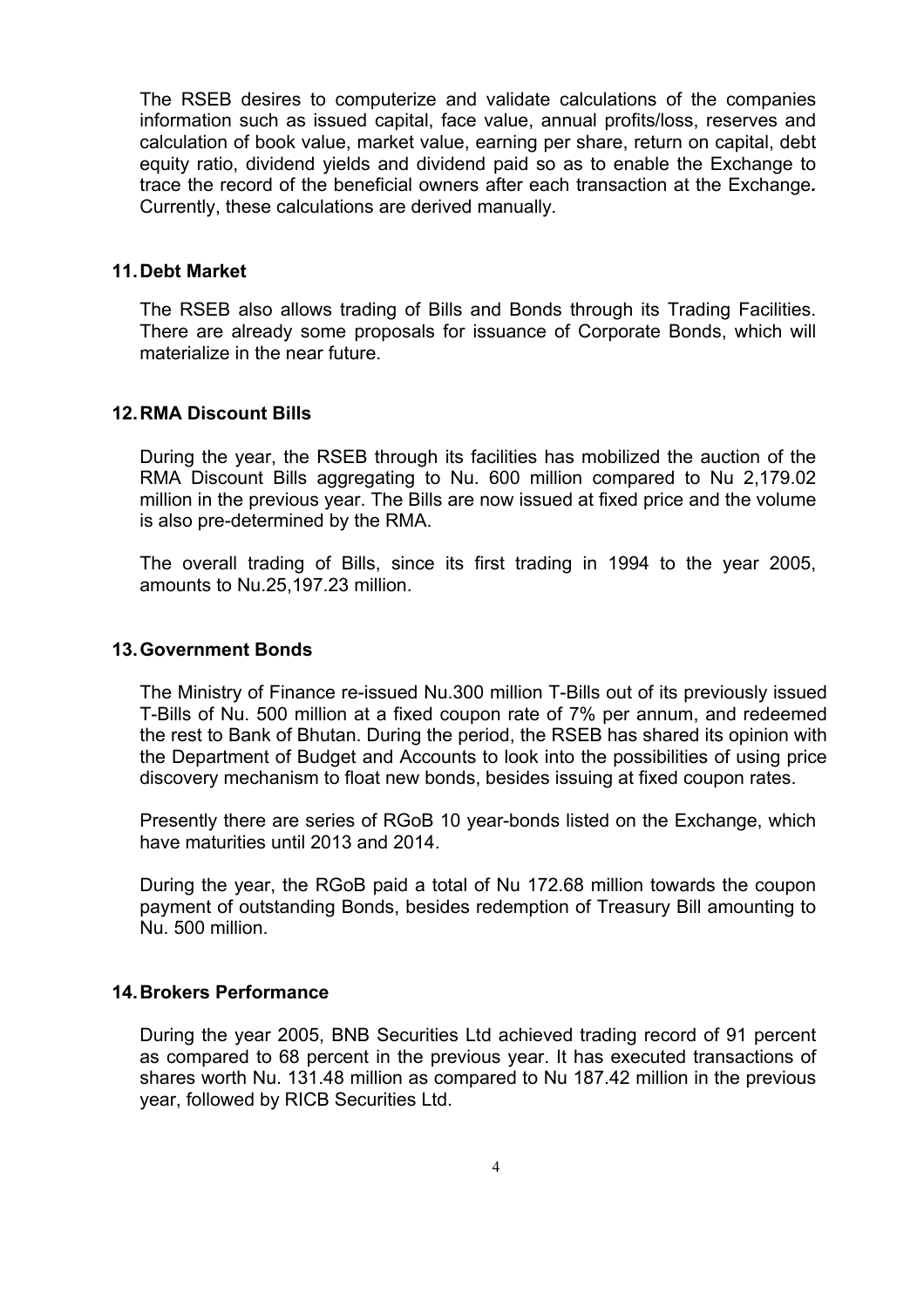During the year, the overall traded value (IPO plus secondary, excluding the dematerialized securities) recorded at the Exchange (both buy and sell transactions of all the four brokers amounted to Nu. 144.48 million.

The Exchange inspected the books of accounts and the other activities of the brokers during the year and found them to be smooth.

#### **15. Dematerialization**

Dematerialization is a process by which the physical share certificates of the listed companies are converted into scripless shares.

Total of 17,266,670 shares worth Nu 376.67 million of BFAL & PCAL shares were dematerialized during the year.

Starting from April 22, 2005, RICB Securities Ltd. started Dematerialization of PCAL shares. During this process, it helped the company to merge the double entry share account of the same holder into a single Share account. For instance, the name of a single shareholder of the company would appear repeatedly in the company's shareholders register, which have now been merged based on the same name, address and Citizenship Identity Card number provided by the company.

#### **16. Splitting of Shares**

Following the decision of the Board of the RSEB in August 2004, the RSEB started splitting the shares of the listed companies whose face value exceeded Nu 1000 per share, and reduced to Nu 100 per share.

By the beginning of the year 2005, the RSEB completed the share splitting of RICB and PCAL. The face values have now been reduced to Nu 100 per share from its previous value of Nu.1000 per share. The process was carried out along with dematerialization of the shares of the said companies.

#### **17. Non-commercial Transaction**

*The non-commercial transactions such as gifts, inheritance and other noncommercial transfer of ownership of securities within the immediate family members, upon verification by the court, are being approved by the RSEB.* 

The RSEB has been approached by many individuals to approve the transfer directly without the court order; but this has not been made possible due to difficulty in identifying the family members and other legal aspects.

During the year, the RSEB has recorded about 140 cases of non-commercial transfers worth Nu. 2.15 million for 21,549 shares which generated a total income of Nu 34, 923 as transfer fee to the RSEB.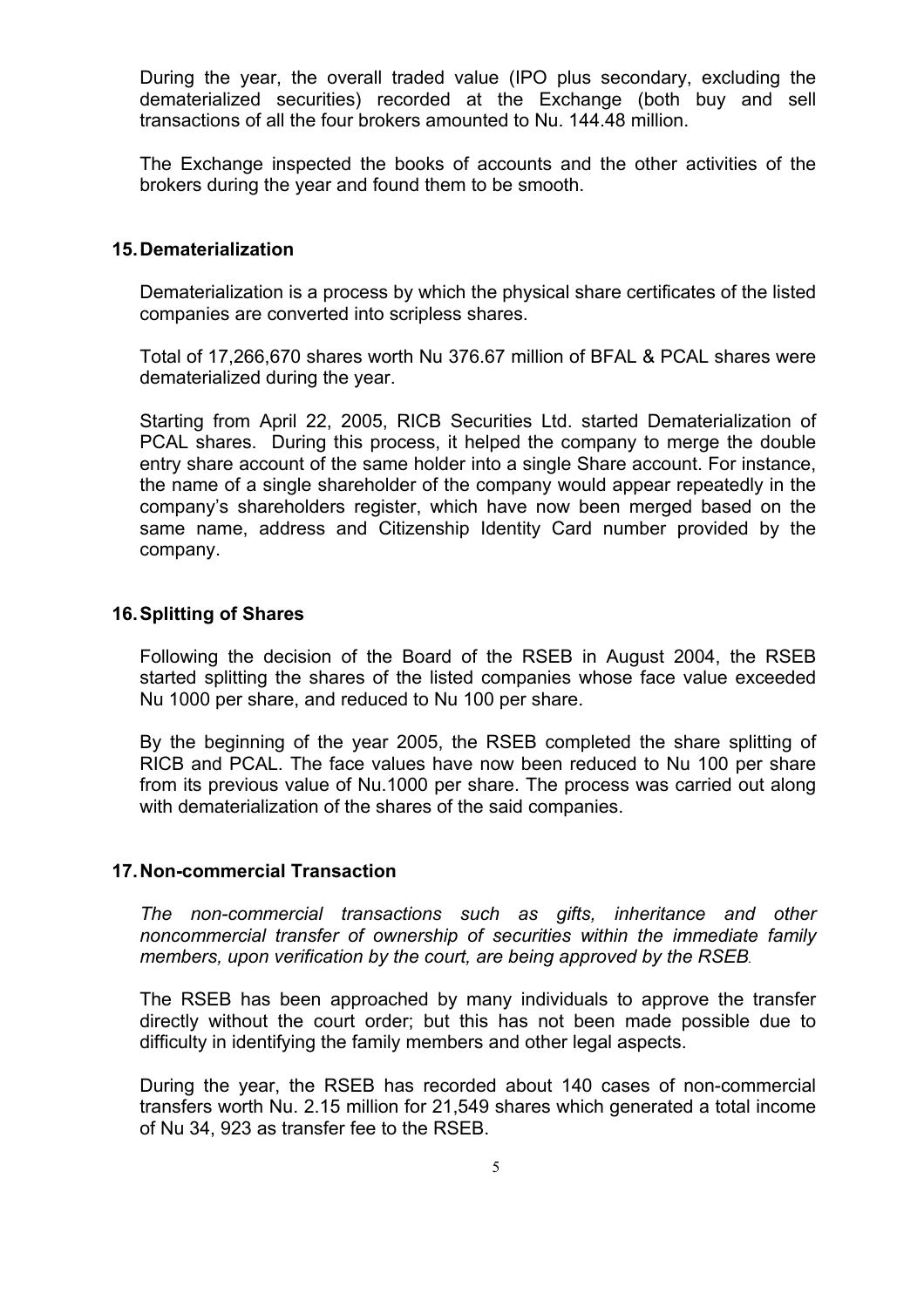#### **18. Securities Depository**

The volume of Securities deposited in the Central Depository increased to 8.51 million shares during the year from 3.89 million shares in the previous year indicating 54.33 percent growth. This growth was fueled by dematerialization of Penden Cement Authority Ltd, RICB and the BFAL shares. The RSEB hopes to accomplish 100 percent deposit of listed shares in the Central Depository by dematerializing the remaining shares of BTCL, BCCL and BBPL.

The Depository still continues to prepare reports such as statements showing comparisons and tallying the list of beneficial shareholders transacted by each brokers during each calendar year and make these information available to the 16 listed companies for issuing entitlements to their shareholders. If this mechanism is not carried out properly on time, there could be risk of paying dividends and other entitlements to the wrong shareholders.

#### **19. The RSEB in the School Curriculum**

Following the inclusion of the features and functions of the RSEB in School syllabus for Class XI and XII, team of Teachers from Schools keep visiting the Exchange to obtain more information. By the year 2008, Bhutan shall have students from Higher Secondary Schools with basic background knowledge on the functions of the RSEB.

#### **20. Public Awareness**

The Exchange has prepared brochures both in Dzongkha and English containing frequently asked questions and answers, describing the general activities of the capital market and the RSEB, to create further public awareness in the Kingdom.

#### **21. In-house Training**

During the year, one-month-training was conducted to train one additional broker for BNB Securities Ltd. So far, RSEB has trained over 22 personnel from the four Financial Institutions as Sales Representatives (brokers and traders). On successful completion of the course, the trained brokers are awarded with a certificate and they are required to obtain license from the RMA. The course contents include knowledge on trading, clearing and settlement system operated on the automated trading system of the RSEB; acquire full knowledge on broker accounting system and its operation; acquire knowledge on the procedures and functions of the Depository system and trading of Equity securities and management of primary issue of Debt securities.

#### **22. Regional Marketing Committee of South Asian Federation of Exchanges**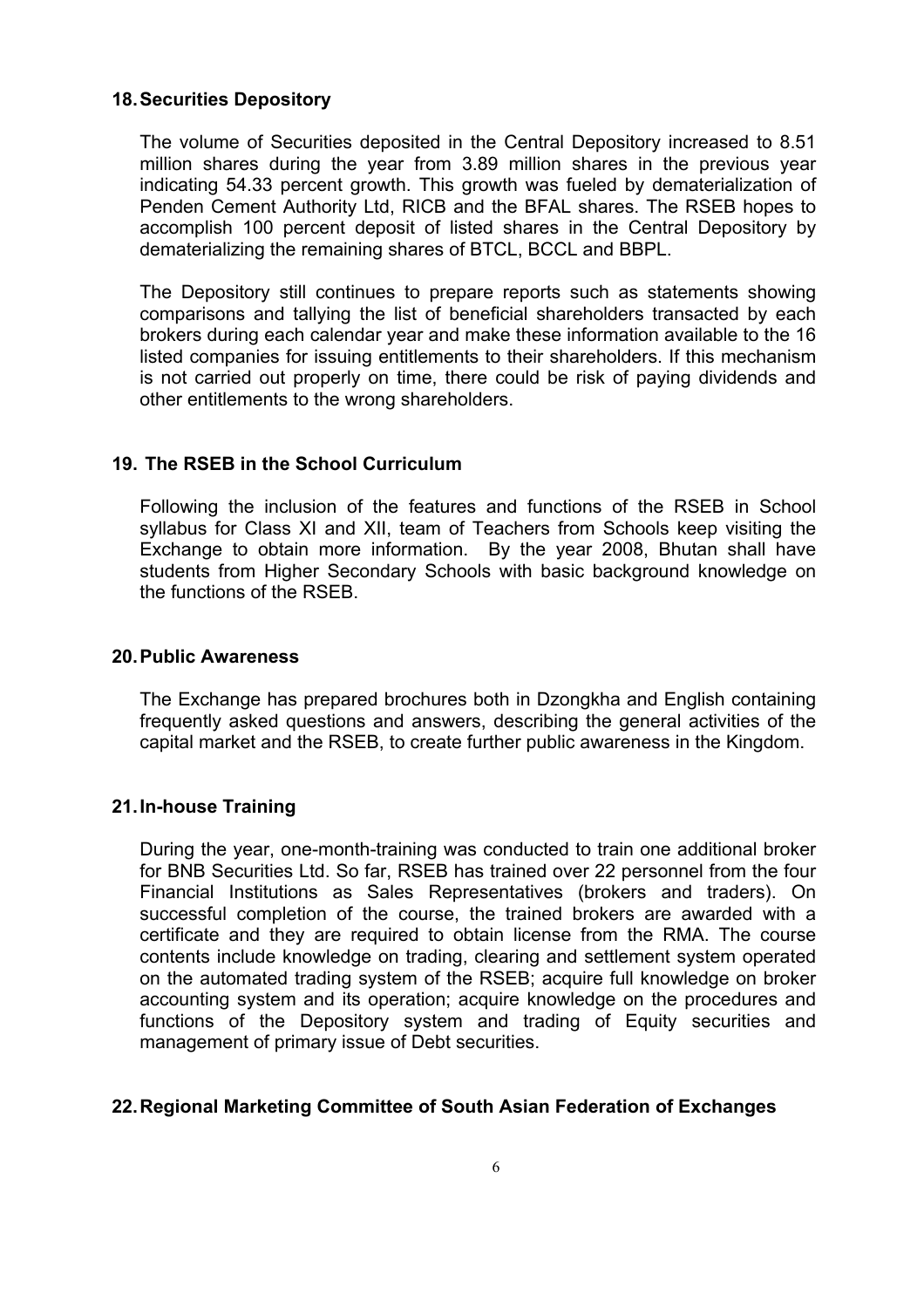In line with the Harmonization of Listing Regime of the South Asian Federation of Exchanges (SAFE) a Regional Marketing Committee (RMC) was formed during the Meeting held on 25th March 2005 in Bangladesh.

Chief Executive Officer of the RSEB was elected as one of the Executive Committee Members to the SAFE for the year 2005 at the Annual General Meeting of the SAFE held at the ISE, Islamabad, Pakistan, in May 2005,

#### **23. Acknowledgements**

On behalf of the Royal Securities Exchange of Bhutan Limited and its Directors, I would like to take this opportunity to extend deepest gratitude to the listed companies, the Brokerage Firms, the Royal Monetary Authority and the Ministry of Trade and Industry for providing continued support and co-operation to the RSEB, without which the activities of 2005 would not have achieved their goals.

The shareholders, the Directors and I would like to acknowledge the commendable services rendered by the Management team of the RSEBL. The year 2005 also notes the frequency of the Board Meetings being increased to minimum of four from two in the past years. We have full confidence that the management and staffs will continue to work hard to achieve greater performances in the future.

#### *Thank you and Tashi Delek*

 *Chairman*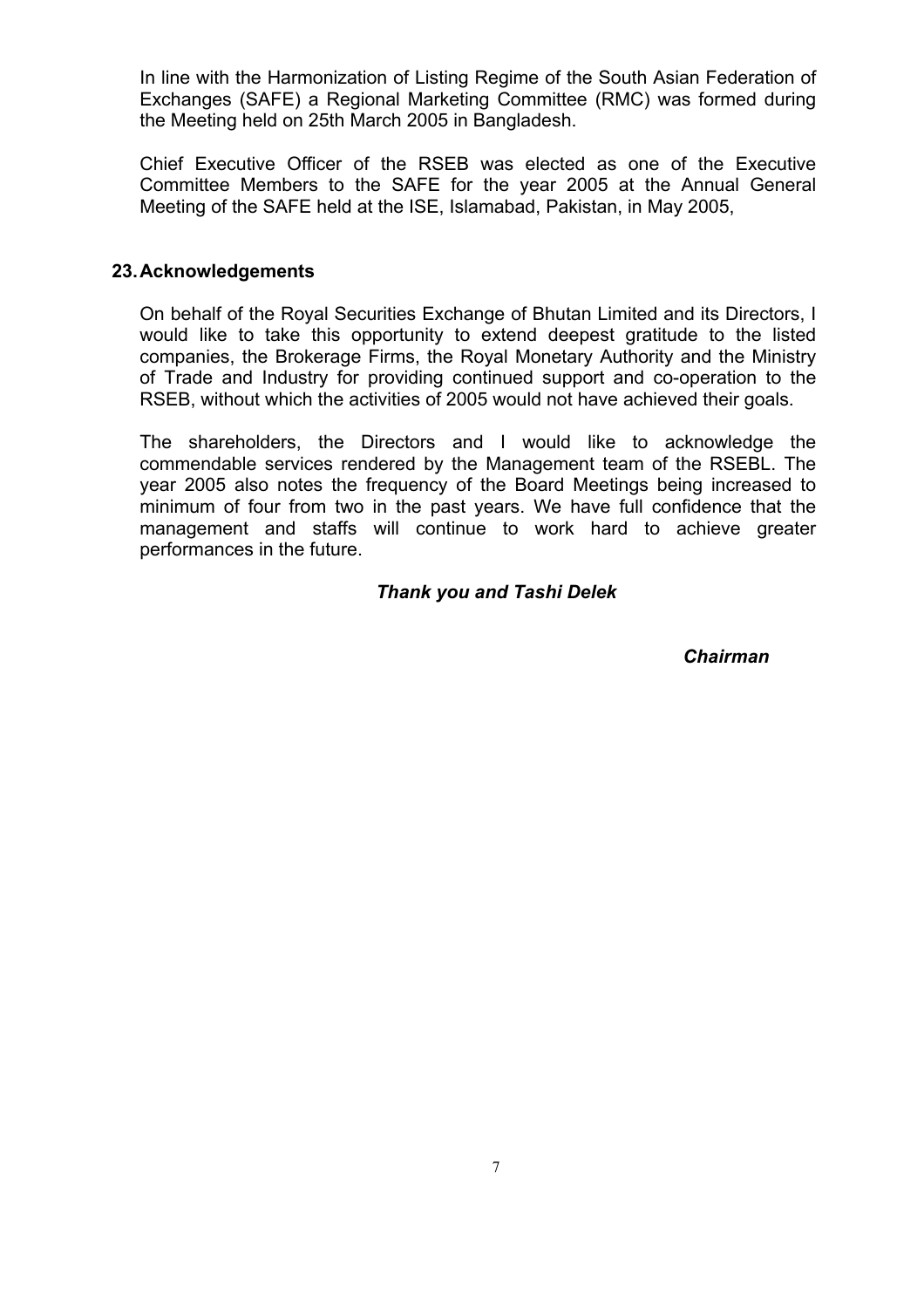## **Abberviations**

| $\mathbf 1$ .   | <b>BBCL</b> | - Bhutan Beverages Co. Ltd.                  |
|-----------------|-------------|----------------------------------------------|
| 2.              | <b>BBPL</b> | - Bhutan Board Products Ltd.                 |
| 3.              | <b>BCCL</b> | - Bhutan Carbide and Chemicals Ltd.          |
| 4.              | <b>BDL</b>  | - Bhutan Dairy & Agro Products Ltd.          |
| 5.              | <b>BFAL</b> | - Bhutan Ferro Alloys Ltd.                   |
| 6.              | <b>BNB</b>  | - Bhutan National Bank Ltd.                  |
| 7.              | <b>BPCL</b> | - Bhutan Polymers Co. Ltd.                   |
| 8.              | <b>BTCL</b> | - Bhutan Tourism Corporation Ltd.            |
| 9.              | <b>DPCL</b> | - Druk Petroleum Corporation Ltd.            |
| 10 <sub>1</sub> | <b>DPOP</b> | - Druk Plaster and Chemicals Ltd.            |
| 11.             | <b>DSCL</b> | - Druk Satair Corporation Ltd.               |
| 12.             | <b>DSML</b> | - Druk Stones and Mineral Export Co. Ltd.    |
| 13.             | <b>PCAL</b> | - Penden Cement Authority Ltd.               |
| 14.             | <b>RICB</b> | - Royal Insurance Corporation of Bhutan Ltd. |
| 15.             | <b>STCB</b> | - State Trading Corporation of Bhutan Ltd.   |
| 16.             | <b>EBCC</b> | - SD Eastern Bhutan Coal Co. Ltd.            |
|                 |             |                                              |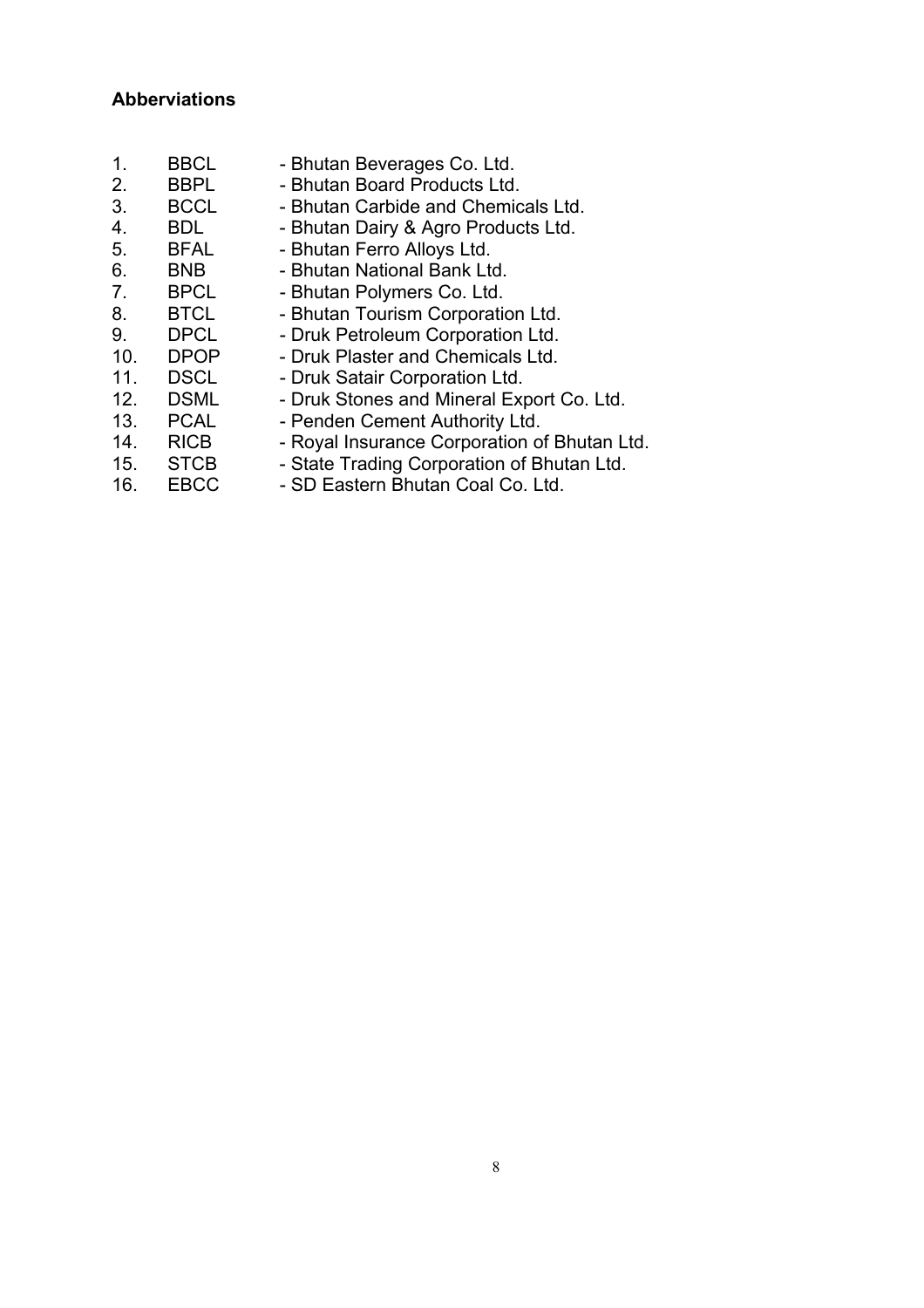# **MARKET HIGHLIGHTS**

#### *Table - 1*

| Company/    |         |         | Nu. in million  |                | Face  | <b>Earnings</b> | Book     | PE       | Dividend | <b>Dividend</b> | Return    | <b>Debt</b>   |
|-------------|---------|---------|-----------------|----------------|-------|-----------------|----------|----------|----------|-----------------|-----------|---------------|
| year of     | Year    | Paid up | <b>Reserves</b> | <b>Profits</b> | Value | Per Share       | Value    | Ratio    | (%)      | Yield           | on Capita | <b>Equity</b> |
| Listing     |         | Capital |                 |                |       | Nu.             | Nu.      |          |          | (%)             | (ROC)     | Ratio         |
| <b>BBCL</b> | 2003    | 115.00  | 0.00            | $-17.35$       | 100   | $-15.09$        | 100.00   | $-21.21$ | 0.00     | 0.00            | $-0.15$   | 2.51          |
| 2002        | 2004    | 115.00  | 0.00            | $-9.56$        | 100   | $-8.31$         | 100.00   | $-29.47$ | 0.00     | 0.00            | $-0.08$   | 2.41          |
|             | 2005    | 115.00  | 0.00            | 1.18           | 100   | 1.03            | 100.00   | 194.37   | 0.00     | 0.00            | 0.01      | 2.05          |
| <b>BBPL</b> | 2000    | 140.00  | 2.67            | $-9.35$        | 100   | $-6.68$         | 101.91   | $-15.42$ | 0.00     | 0.00            | $-0.07$   | 1.10          |
| 1993        | 2001    | 140.00  | 7.32            | 4.65           | 100   | 3.32            | 105.23   | 31.02    | 0.00     | 0.00            | 0.03      | 0.97          |
|             | 2002    | 140.00  | 11.27           | 3.95           | 100   | 2.82            | 108.05   | 31.56    | 0.00     | 0.00            | 0.03      | 0.81          |
|             | 2003    | 140.00  | 12.18           | 9.31           | 100   | 6.65            | 108.70   | 13.38    | 6.00     | 6.74            | 0.06      | 0.54          |
|             | 2004    | 140.00  | 18.01           | 19.82          | 100   | 14.16           | 112.86   | 6.36     | 10.00    | 11.11           | 0.13      | 0.17          |
|             | 2005    | 140.00  | 28.69           | 31.69          | 100   | 22.63           | 120.49   | 3.98     | 15.00    | 16.67           | 0.19      | 0.00          |
| <b>BCCL</b> | 2000    | 100.00  | 283.65          | 43.36          | 1000  | 433.57          | 3,836.54 | 9.22     | 0.00     | 0.00            | 0.11      | 0.00          |
| 1993        | 2001    | 100.00  | 284.40          | 101.53         | 1000  | 1,015.31        | 3,843.99 | 4.92     | 100.00   | 26.01           | 0.26      | 0.00          |
|             | 2002    | 100.00  | 325.43          | 72.08          | 1000  | 720.80          | 4,254.26 | 6.94     | 30.00    | 7.05            | 0.17      | 0.00          |
|             | 2003    | 100.00  | 374.50          | 79.78          | 1000  | 797.76          | 4,745.03 | 6.27     | 30.00    | 6.00            | 0.17      | 0.00          |
|             | 2004    | 100.00  | 398.64          | 64.92          | 1000  | 649.19          | 4,986.37 | 7.70     | 40.00    | 8.00            | 0.13      | 0.00          |
|             | 2005(P) | 100.00  | 430.02          | 56.43          | 1000  | 564.28          | 5300.17  | 10.63    | 25.00    | 4.17            | 0.11      | 0.92          |
| <b>BDL</b>  | 2000    | 2.50    | 0.00            | $-0.22$        | 100   | $-4.39$         | 100.00   | $-22.78$ | 0.00     | 0.00            | $-0.04$   | 1.23          |
| 1994        | 2001    | 2.50    | 0.00            | 0.83           | 100   | 33.16           | 100.00   | 3.02     | 0.00     | 0.00            | 0.33      | 2.84          |
|             | 2002    | 2.50    | 0.00            | 0.00           | 100   | 0.00            | 0.00     | 0.00     | 0.00     | 0.00            | 0.00      | 0.00          |
|             | 2003    | 6.10    | 0.00            | $-1.05$        | 100   | $-17.21$        | 100.00   | $-5.81$  | 0.00     | 0.00            | $-0.17$   | 1.29          |
|             | 2004    | 8.60    | 0.00            | $-0.88$        | 100   | $-10.20$        | 100.00   | $-8.90$  | 0.00     | 0.00            | $-0.14$   | 1.43          |
|             | 2005(P) | 14.09   | 0.00            | 0.20           | 100   | 2.32            | 100.00   | 43.07    | 0.00     | 0.00            | 0.02      | 0.27          |
| <b>BFAL</b> | 2000    | 150.00  | 293.75          | 0.66           | 100   | 0.44            | 295.84   | 306.81   | 0.00     | 0.00            | 0.00      | 1.09          |
| 1995        | 2001    | 150.00  | 110.39          | 46.84          | 100   | 31.22           | 173.59   | 4.48     | 15.00    | 8.64            | 0.18      | 0.59          |
|             | 2002    | 150.00  | 195.01          | 90.74          | 100   | 60.49           | 230.00   | 2.33     | 35.00    | 15.22           | 0.26      | 0.25          |
|             | 2003    | 150.00  | 239.06          | 90.71          | 100   | 60.47           | 259.37   | 2.32     | 35.00    | 25.00           | 0.23      | 0.09          |
|             | 2004    | 150.00  | 276.84          | 91.21          | 100   | 60.80           | 284.56   | 8.39     | 15.00    | 2.94            | 0.21      | 0.26          |
|             | 2005    | 150.00  | 287.53          | 33.19          | 100   | 22.13           | 291.69   | 23.05    | 0.00     | 0.00            | 0.08      | 2.63          |
| <b>BNB</b>  | 2000    | 59.50   | 195.44          | 102.92         | 100   | 172.96          | 428.45   | 4.05     | 50.00    | 11.67           | 0.40      | 9.64          |
| 1996        | 2001    | 59.50   | 243.80          | 78.10          | 100   | 131.26          | 509.71   | 11.05    | 50.00    | 9.81            | 0.26      | 41.69         |
|             | 2002    | 59.50   | 269.02          | 40.10          | 100   | 67.39           | 552.10   | 29.68    | 25.00    | 4.53            | 0.12      | 56.87         |
|             | 2003    | 119.00  | 549.02          | 56.92          | 100   | 47.83           | 561.33   | 11.50    | 30.00    | 5.45            | 0.09      | 38.54         |
|             | 2004    | 119.00  | 570.52          | 81.90          | 100   | 68.82           | 579.40   | 9.45     | 50.00    | 7.69            | 0.12      | 48.41         |
|             | 2005    | 119.00  | 638.86          | 151.64         | 100   | 127.42          | 636.82   | 5.10     | 70.00    | 10.77           | 0.20      | 53.98         |
| <b>BPCL</b> | 2000    | 12.47   | 8.82            | 8.12           | 100   | 65.10           | 170.74   | 0.58     | 35.00    | 20.50           | 0.38      | 2.56          |
| 1997        | 2001    | 24.93   | 10.42           | 6.58           | 100   | 26.40           | 141.78   | 3.79     | 20.00    | 14.11           | 0.19      | 2.02          |
|             | 2002    | 24.93   | 12.52           | 9.58           | 100   | 38.42           | 150.20   | 6.51     | 15.00    | 9.99            | 0.26      | 1.52          |
|             | 2003    | 24.93   | 15.45           | 10.41          | 100   | 41.77           | 161.97   | 5.99     | 30.00    | 12.00           | 0.26      | 1.42          |
|             | 2004    | 24.93   | 17.96           | 7.50           | 100   | 30.07           | 172.03   | 7.98     | 20.00    | 8.33            | 0.17      | $1.30$        |
|             | 2005    | 24.93   | 21.00           | 8.03           | 100   | 32.22           | 184.25   | 7.45     | 20.00    | 8.33            | 0.17      | 1.29          |
| <b>BTCL</b> | 2000    | 20.94   | 16.88           | 4.88           | 1000  | 233.01          | 1,806.09 | 4.55     | 20.00    | 11.07           | 0.13      | 0.58          |
| 1994        | 2001    | 20.94   | 15.50           | 2.77           | 1000  | 132.48          | 1,740.38 | 7.92     | 0.00     | 0.00            | 0.08      | 0.97          |
|             | 2002    | 20.94   | 18.55           | 4.69           | 1000  | 223.95          | 1,886.10 | 6.70     | 20.00    | 10.60           | 0.12      | 1.86          |
|             | 2003    | 20.94   | 18.63           | 4.54           | 1000  | 216.92          | 1,889.84 | 4.61     | 0.00     | 0.00            | 0.11      | 1.66          |
|             | 2004    | 20.94   | 29.86           | 10.52          | 1000  | 502.52          | 2,426.12 | 3.38     | 0.00     | 0.00            | 0.21      | 2.16          |
|             | 2005    | 20.94   | 37.06           | 13.08          | 1000  | 624.81          | 2,770.03 | 2.72     | 0.00     | 0.00            | 0.23      | 1.96          |

 **Note : 1. Figures may not add up due to rounding. 2. P - Provisional. Formula Used :-**

**1. Book Value = Capital + Reserve / No.of Shares 2. EPS=Net Profit / No.of Shares 3. PE=Market Price / EPS** 

**4. Return on Capital = Net Income / (Equity + Reserve) \*5. Div.Yield = Div. per share / Market Price**

**6. Debt Equity Ratio=Debt / Paid up Capital \* Book Value is replaced by Market Price w.e.f. 2003**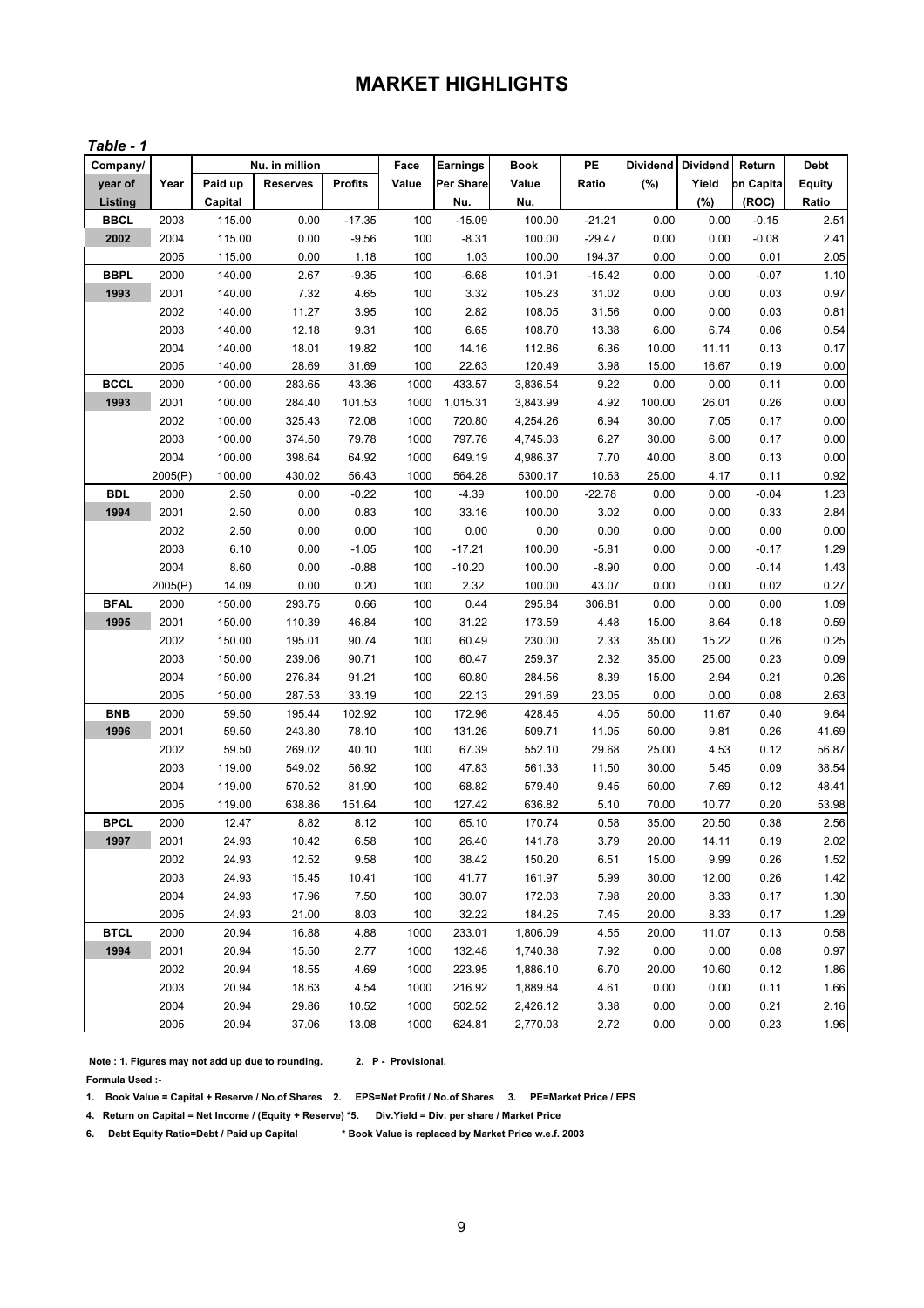# **MARKET HIGHLIGHTS**

#### *Table - 1, Continued*

| Company/    |      |         | Nu. in million  |                | Face  | <b>Earnings</b> | <b>Book</b> | PE       | <b>Dividend</b> | <b>Dividend</b> | Return    | <b>Debt</b>   |
|-------------|------|---------|-----------------|----------------|-------|-----------------|-------------|----------|-----------------|-----------------|-----------|---------------|
| year of     | Year | Paid up | <b>Reserves</b> | <b>Profits</b> | Value | Per Share       | Value       | Ratio    | (%)             | Yield           | on Capita | <b>Equity</b> |
| Listing     |      | Capital |                 |                | (IPO) | Nu.             | Nu.         |          |                 | (%)             | (ROC)     | Ratio         |
| <b>DPCL</b> | 2000 | 6.24    | 0.00            | $-0.34$        | 100   | $-5.47$         | 100.00      | $-18.28$ | 0.00            | 0.00            | $-0.05$   | 4.51          |
| 1995        | 2001 | 6.24    | 0.00            | $-0.13$        | 100   | $-2.12$         | 100.00      | $-47.17$ | 0.00            | 0.00            | $-0.02$   | 4.74          |
|             | 2002 | 6.24    | 0.00            | 0.00           | 100   | 0.00            | 0.00        | 0.00     | 0.00            | 0.00            | 0.00      | 0.00          |
|             | 2003 | 6.24    | 0.00            | $-5.36$        | 100   | $-85.94$        | 100.00      | $-1.16$  | 0.00            | 0.00            | $-0.86$   | 2.73          |
|             | 2004 | 6.24    | 0.00            | $-6.24$        | 100   | $-100.08$       | 100.00      | $-1.20$  | 0.00            | 0.00            | $-1.00$   | 3.89          |
|             | 2005 | 6.24    | 0.00            | $-0.37$        | 100   | $-5.91$         | 100.00      | $-20.32$ | 0.00            | 0.00            | $-0.06$   | 5.30          |
| <b>DPOP</b> | 2001 | 10.00   | 0.00            | 0.00           | 100   | 0.00            | 100.00      | 0.00     | 0.00            | 0.00            | 0.00      | 1.25          |
| 2001        | 2002 | 10.00   | 0.00            | 0.00           | 100   | 0.00            | 100.00      | 0.00     | 0.00            | 0.00            | 0.00      | 1.69          |
|             | 2003 | 10.00   | 0.00            | $-0.59$        | 100   | $-5.87$         | 100.00      | $-17.05$ | 0.00            | 0.00            | $-0.06$   | 3.48          |
|             | 2004 | 10.00   | 0.00            | 0.13           | 100   | 1.27            | 100.00      | 78.85    | 0.00            | 0.00            | 0.01      | 3.16          |
|             | 2005 | 10.00   | 1.00            | 1.96           | 100   | 19.60           | 110.01      | 17.85    | 5.00            | 1.43            | 0.18      | 2.37          |
| <b>DSCL</b> | 2000 | 10.13   | 25.24           | 17.41          | 100   | 171.77          | 365.84      | 0.58     | 50.00           | 13.67           | 0.49      | 0.14          |
| 1998        | 2001 | 30.40   | 11.53           | 17.00          | 100   | 55.98           | 136.15      | 1.79     | 15.00           | 29.38           | 0.41      | 0.08          |
|             | 2002 | 30.40   | 32.71           | 21.48          | 100   | 70.64           | 207.58      | 1.42     | 0.00            | 0.00            | 0.34      | 0.01          |
|             | 2003 | 30.40   | 55.40           | 32.56          | 100   | 107.09          | 282.21      | 0.93     | 0.00            | 0.00            | 0.38      | 0.00          |
|             | 2004 | 30.40   | 68.81           | 33.78          | 100   | 111.11          | 326.34      | 3.15     | 0.00            | 0.00            | 0.34      | 0.00          |
|             | 2005 | 30.40   | 58.57           | 9.21           | 100   | 30.29           | 292.65      | 8.98     | 50.00           | 18.38           | 0.10      | 0.00          |
| <b>DSML</b> | 2000 | 3.77    | 0.00            | $-0.74$        | 100   | $-19.66$        | 100.00      | $-5.09$  | 0.00            | 0.00            | $-0.20$   | 1.56          |
| 1995        | 2001 | 3.77    | 0.00            | $-0.51$        | 100   | $-13.62$        | 100.00      | $-7.34$  | 0.00            | 0.00            | $-0.14$   | 1.39          |
|             | 2002 | 3.77    | 0.00            | $-1.41$        | 100   | $-37.38$        | 100.00      | $-2.67$  | 0.00            | 0.00            | $-0.37$   | 1.28          |
|             | 2003 | 3.77    | 0.00            | 2.18           | 100   | 57.86           | 100.00      | 1.73     | 0.00            | 0.00            | 0.58      | 1.09          |
|             | 2004 | 3.77    | 0.00            | 0.48           | 100   | 12.62           | 100.00      | 23.77    | 0.00            | 0.00            | 0.13      | 0.75          |
|             | 2005 | 3.77    | 0.00            | $-2.02$        | 100   | $-53.54$        | 100.00      | $-5.60$  | 0.00            | 0.00            | $-0.54$   | 0.87          |
| <b>EBCC</b> |      |         |                 |                |       |                 |             |          |                 |                 |           |               |
| 2005        | 2005 | 52.10   | 1.13            | 40.72          | 100   | 78.15           | 102.16      | 1.28     | 0.00            | 0.00            | 0.76      | 0.75          |
| <b>PCAL</b> | 2000 | 226.67  | 317.55          | 170.46         | 1000  | 752.05          | 2,400.93    | 5.98     | 50.00           | 20.83           | 0.31      | 0.00          |
| 1993        | 2001 | 226.67  | 387.96          | 183.75         | 1000  | 810.65          | 2,711.59    | 4.93     | 50.00           | 18.43           | 0.30      | 0.00          |
|             | 2002 | 226.67  | 418.35          | 200.39         | 1000  | 884.09          | 2,845.68    | 5.20     | 75.00           | 26.36           | 0.31      | 0.00          |
|             | 2003 | 226.67  | 496.18          | 191.16         | 1000  | 843.35          | 3,189.03    | 6.17     | 50.00           | 9.62            | 0.26      | 0.00          |
|             | 2004 | 226.67  | 558.31          | 175.47         | 1000  | 774.12          | 3,463.15    | 7.10     | 50.00           | 9.09            | 0.22      | 0.00          |
|             | 2005 | 226.67  | 625.77          | 180.79         | 100   | 79.76           | 376.08      | 7.52     | 50.00           | 8.33            | 0.21      | 0.00          |
| <b>RICB</b> | 2000 | 48.00   | 69.55           | 21.85          | 1000  | 455.23          | 2,448.98    | 9.01     | 15.00           | 6.12            | 0.19      | 0.00          |
| 1993        | 2001 | 48.00   | 103.92          | 34.76          | 1000  | 724.09          | 3,165.03    | 5.66     | 20.00           | 6.32            | 0.23      | 19.05         |
|             | 2002 | 48.00   | 145.61          | 41.69          | 1000  | 868.45          | 4,033.48    | 4.84     | 0.00            | 0.00            | 0.21      | 22.49         |
|             | 2003 | 96.00   | 155.21          | 43.90          | 1000  | 457.26          | 2,616.78    | 7.65     | 0.00            | 0.00            | 0.17      | 5.62          |
|             | 2004 | 96.00   | 210.45          | 73.32          | 1000  | 763.78          | 3,192.16    | 4.58     | 20.00           | 5.71            | 0.24      | 7.31          |
|             | 2005 | 96.00   | 276.96          | 72.61          | 100   | 75.64           | 388.50      | 3.97     | 10.00           | 3.33            | 0.19      | 5.92          |
| <b>STCB</b> | 2000 | 20.00   | 36.99           | 29.75          | 100   | 148.76          | 284.93      | 0.87     | 40.00           | 14.04           | 0.51      | 0.00          |
| 1997        | 2001 | 20.00   | 40.53           | 8.55           | 100   | 42.74           | 302.67      | 3.04     | 25.00           | 8.26            | 0.14      | 0.00          |
|             | 2002 | 20.00   | 40.96           | 4.43           | 100   | 22.15           | 304.82      | 5.87     | 20.00           | 6.56            | 0.07      | 0.00          |
|             | 2003 | 20.00   | 45.76           | 10.80          | 100   | 54.00           | 328.82      | 2.41     | 30.00           | 23.08           | 0.16      | 0.00          |
|             | 2004 | 20.00   | 50.50           | 9.74           | 100   | 48.70           | 352.52      | 3.90     | 25.00           | 13.16           | 0.14      | 0.00          |
|             | 2005 | 20.00   | 54.73           | 4.22           | 100   | 21.11           | 373.63      | 9.00     | 0.00            | 0.00            | 0.06      | 0.00          |

 **Note : 1. Figures may not add up due to rounding. 2. P - Provisional. Formula Used :-**

**1. Book Value = Capital + Reserve / No.of Shares 2. EPS=Net Profit / No.of Shares 3. PE=Market Price / EPS** 

**4. Return on Capital = Net Income / (Equity + Reserve) \*5. Div.Yield = Div. per share / Market Price**

**6. Debt Equity Ratio=Debt / Paid up Capital \* Book Value is replaced by Market Price w.e.f. 2003**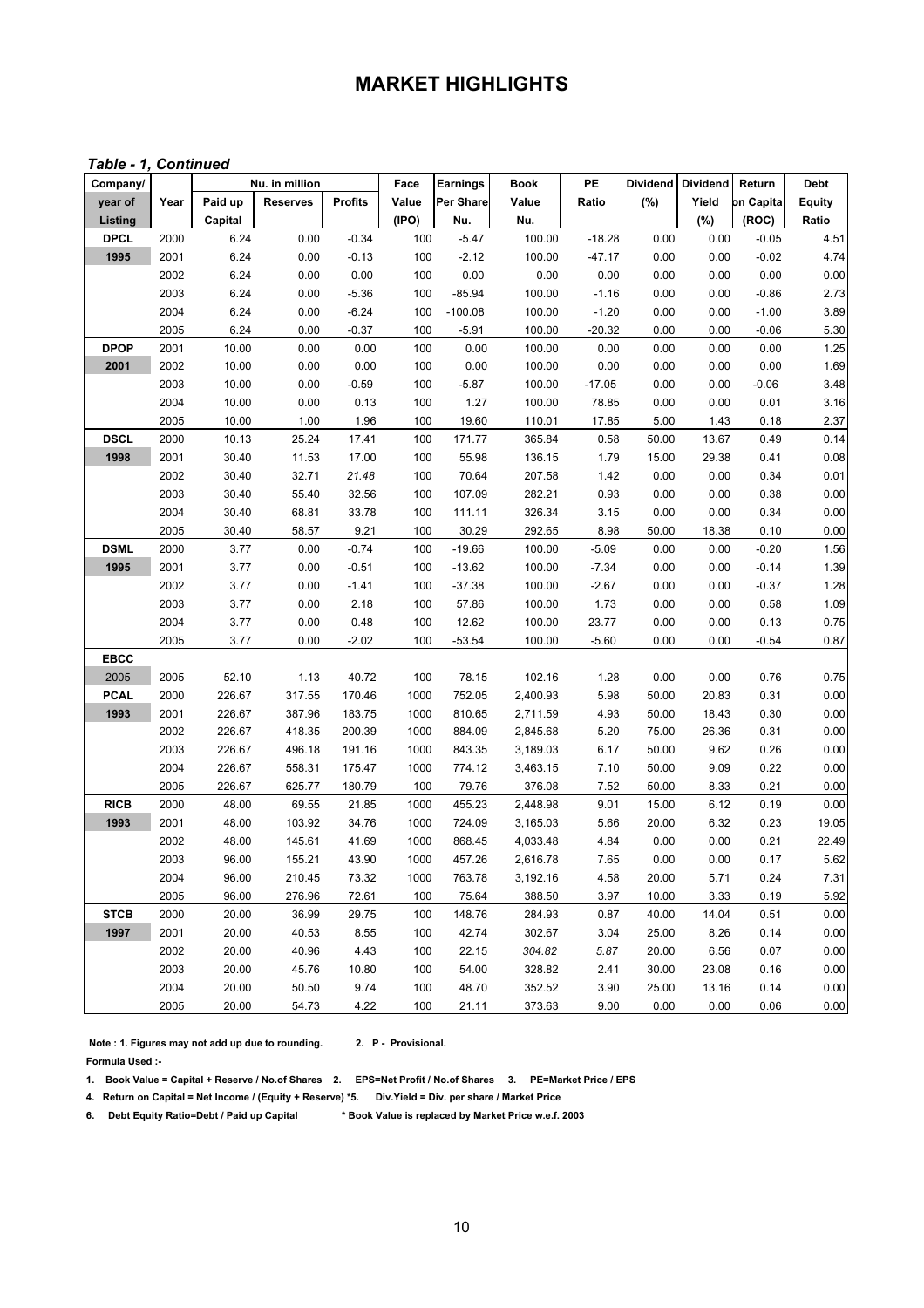| <b>SHARE HOLDING PATTERN</b> |  | - (2005) |
|------------------------------|--|----------|
|------------------------------|--|----------|

| Table - 2      |               |             |            |                            |                          |                  |               |              |
|----------------|---------------|-------------|------------|----------------------------|--------------------------|------------------|---------------|--------------|
| <b>ISSUING</b> |               |             |            | <b>Holdings in Percent</b> |                          |                  |               |              |
| <b>COMPANY</b> | Paid up       | <b>RGOB</b> | <b>FIS</b> | Instituitional             | Foreign                  | <b>Promoters</b> | <b>Public</b> | <b>Total</b> |
|                | <b>Shares</b> |             |            | <b>Investors</b>           | Inst.Investors           |                  |               |              |
| <b>BBPL</b>    | 1,400,014     | 44.88       | 13.26      | 13.20                      |                          |                  | 28.66         | 100          |
| <b>BCCL</b>    | 100.000       |             | 39.23      | 1.35                       |                          | 52.11            | 7.30          | 100          |
| <b>BDL</b>     | 25,000        |             | 15.00      | 6.00                       |                          | 59.04            | 19.96         | 100          |
| <b>BFAL</b>    | 1,500,000     | 25.73       | 8.69       | 9.66                       | 12.00                    | 43.69            | 0.23          | 100          |
| <b>BNB</b>     | 1,190,080     | 13.61       | 2.10       | 35.61                      | 10.05                    |                  | 38.63         | 100          |
| <b>BPCL</b>    | 249.334       |             | 5.10       | 1.70                       |                          | 53.72            | 39.48         | 100          |
| <b>BTCL</b>    | 20,940        |             |            | 0.96                       |                          | 80.94            | 18.10         | 100          |
| DPCL           | 62,370        |             | 13.42      |                            | $\overline{\phantom{0}}$ | 83.33            | 3.26          | 100          |
| <b>DPOP</b>    | 100,000       |             |            |                            | -                        | 70.00            | 30.00         | 100          |
| <b>DSCL</b>    | 304,032       |             |            |                            | -                        | 69.94            | 30.06         | 100          |
| <b>DSML</b>    | 37,702        |             |            |                            |                          | 92.04            | 7.95          | 100          |
| <b>PCAL</b>    | 226,667       | 42.68       | 1.82       | 35.54                      |                          |                  | 19.96         | 100          |
| <b>RICB</b>    | 96,000        | 39.25       | 0.37       | 4.59                       |                          |                  | 55.80         | 100          |
| <b>STCB</b>    | 200,000       | 51.00       | 11.96      | 10.90                      | -                        |                  | 26.14         | 100          |
| <b>BBCL</b>    | 1,150,000     |             |            | 9.39                       | ۰                        | 60.00            | 30.60         | 100          |
| EBCC           | 520,000       |             |            |                            |                          | 70.00            | 30.00         | 100          |

#### **NUMBER OF SHAREHOLDERS**

| Table - 3      |       |                          |                |       |       |        |        |        |        |
|----------------|-------|--------------------------|----------------|-------|-------|--------|--------|--------|--------|
| <b>Issuing</b> | 1997  | 1998                     | 1999           | 2000  | 2001  | 2002   | 2003   | 2004   | 2005   |
| Company        |       |                          |                |       |       |        |        |        |        |
| <b>BBPL</b>    | 474   | 475                      | 489            | 489   | 489   | 489    | 489    | 489    | 489    |
| <b>BCCL</b>    | 268   | 267                      | 267            | 266   | 266   | 267    | 267    | 270    | 269    |
| <b>BDL</b>     | 89    | 96                       | 96             | 96    | 96    | 96     | 96     | 96     | 96     |
| <b>BFAL</b>    | 56    | 48                       | 44             | 42    | 37    | 37     | 40     | 50     | 46     |
| <b>BNB</b>     | 411   | 406                      | 407            | 407   | 405   | 409    | 5,451  | 4,656  | 4,193  |
| <b>BPCL</b>    | 54    | 54                       | 78             | 78    | 78    | 95     | 104    | 102    | 102    |
| <b>BTCL</b>    | 87    | 87                       | 89             | 89    | 89    | 83     | 83     | 161    | 161    |
| <b>DPCL</b>    | 79    | 80                       | 80             | 80    | 80    | 80     | 79     | 71     | 71     |
| <b>DSCL</b>    | Ξ.    | 1,201                    | 1,201          | 1,201 | 1,201 | 1,200  | 1,186  | 1,264  | 1,150  |
| <b>DSML</b>    | 59    | 59                       | 64             | 64    | 64    | 64     | 64     | 69     | 69     |
| <b>PCAL</b>    | 901   | 835                      | 1,630          | 1,630 | 1,616 | 1,620  | 1,520  | 1,477  | 1,477  |
| <b>RICB</b>    | 205   | 200                      | 260            | 2,543 | 2,056 | 1,871  | 1,715  | 1,670  | 1,641  |
| <b>STCB</b>    | 132   | 132                      | 133            | 133   | 133   | 127    | 127    | 125    | 125    |
| <b>DPOP</b>    | -     | $\overline{\phantom{a}}$ | $\blacksquare$ | ۰.    | 203   | 203    | 203    | 203    | 203    |
| <b>BBCL</b>    | ٠     | -                        | ٠              | -     |       | 4,820  | 4,443  | 4,407  | 4,372  |
| <b>EBCC</b>    |       |                          |                |       |       |        |        |        | 1,152  |
|                |       |                          |                |       |       |        |        |        |        |
| Total :-       | 2,815 | 3,940                    | 4,838          | 7,118 | 6,813 | 11,461 | 15,867 | 15,110 | 15,616 |

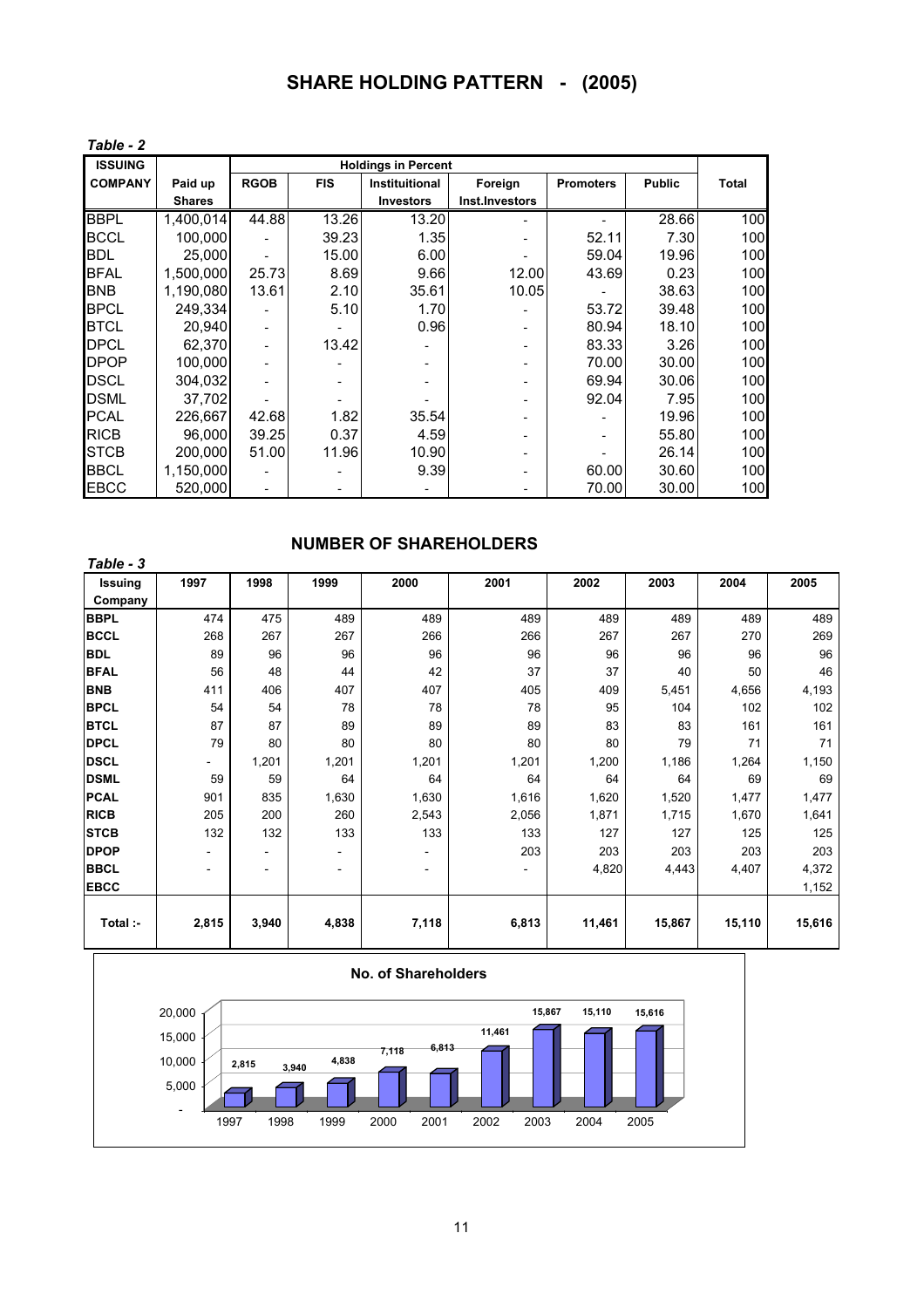## **MARKET CAPITALIZATION**

| able |  |  |
|------|--|--|
|------|--|--|

|              |          | <b>Market Capitalization</b> |          |                          |          |          |          | Nu. in million |          |          |
|--------------|----------|------------------------------|----------|--------------------------|----------|----------|----------|----------------|----------|----------|
| Company      | 1996     | 1997                         | 1998     | 1999                     | 2000     | 2001     | 2002     | 2003           | 2004     | 2005     |
|              |          |                              |          |                          |          |          |          |                |          |          |
| <b>BBCL</b>  | ٠        |                              |          | $\overline{\phantom{a}}$ |          |          | 115.00   | 368.00         | 281.75   | 230.00   |
| <b>BBPL</b>  | 101.40   | 101.40                       | 107.48   | 106.47                   | 144.20   | 144.20   | 124.60   | 124.60         | 126.00   | 126.00   |
| <b>BCCL</b>  | 250.00   | 300.00                       | 375.00   | 375.00                   | 400.10   | 500.00   | 500.00   | 500.00         | 500.00   | 600.00   |
| <b>BDL</b>   | 2.50     | 2.50                         | 2.50     | 2.50                     | 2.50     | 2.50     | 2.50     | 2.50           | 2.50     | 2.50     |
| <b>BFAL</b>  | 180.00   | 180.00                       | 180.00   | 195.00                   | 202.50   | 210.00   | 210.00   | 210.00         | 765.00   | 765.00   |
| <b>BNB</b>   | 130.91   | 133.88                       | 142.81   | 148.76                   | 416.53   | 862.81   | 1,190.00 | 654.54         | 773.55   | 773.56   |
| <b>BPCL</b>  |          | 10.80                        | 10.80    | 12.47                    | 24.93    | 24.93    | 62.33    | 62.33          | 59.84    | 59.84    |
| <b>BTCL</b>  | 20.94    | 21.99                        | 20.94    | 21.99                    | 21.99    | 21.99    | 31.41    | 20.94          | 35.62    | 35.62    |
| <b>DPCL</b>  | 3.84     | 3.84                         | 3.84     | 3.84                     | 3.84     | 4.29     | 6.24     | 6.24           | 7.48     | 7.48     |
| <b>DPOP</b>  |          |                              |          |                          |          | 10.00    | 10.00    | 10.00          | 10.00    | 35.00    |
| <b>DSCL</b>  |          |                              | 6.75     | 10.13                    | 10.13    | 30.40    | 30.40    | 30.40          | 106.41   | 82.70    |
| <b>DSML</b>  | 3.30     | 3.30                         | 3.77     | 3.77                     | 3.77     | 3.77     | 3.77     | 3.77           | 11.31    | 11.31    |
| <b>EBCC</b>  |          |                              |          |                          |          |          |          |                |          | 52.10    |
| <b>PCAL</b>  | 453.33   | 566.67                       | 680.00   | 680.00                   | 906.80   | 906.67   | 1,042.67 | 1,178.67       | 1,246.67 | 1360.00  |
| <b>RICB</b>  | 60.00    | 60.00                        | 88.80    | 88.80                    | 196.80   | 196.80   | 201.84   | 336.00         | 336.00   | 288.00   |
| <b>STCB</b>  |          | 20.00                        | 20.00    | 20.00                    | 26.00    | 26.00    | 26.00    | 26.00          | 38.00    | 38.00    |
|              |          |                              |          |                          |          |          |          |                |          |          |
| <b>TOTAL</b> | 1,206.22 | 1,404.38                     | 1,642.69 | 1,668.72                 | 2,360.09 | 2,944.36 | 3,441.76 | 3,533.99       | 4,300.13 | 4,467.11 |

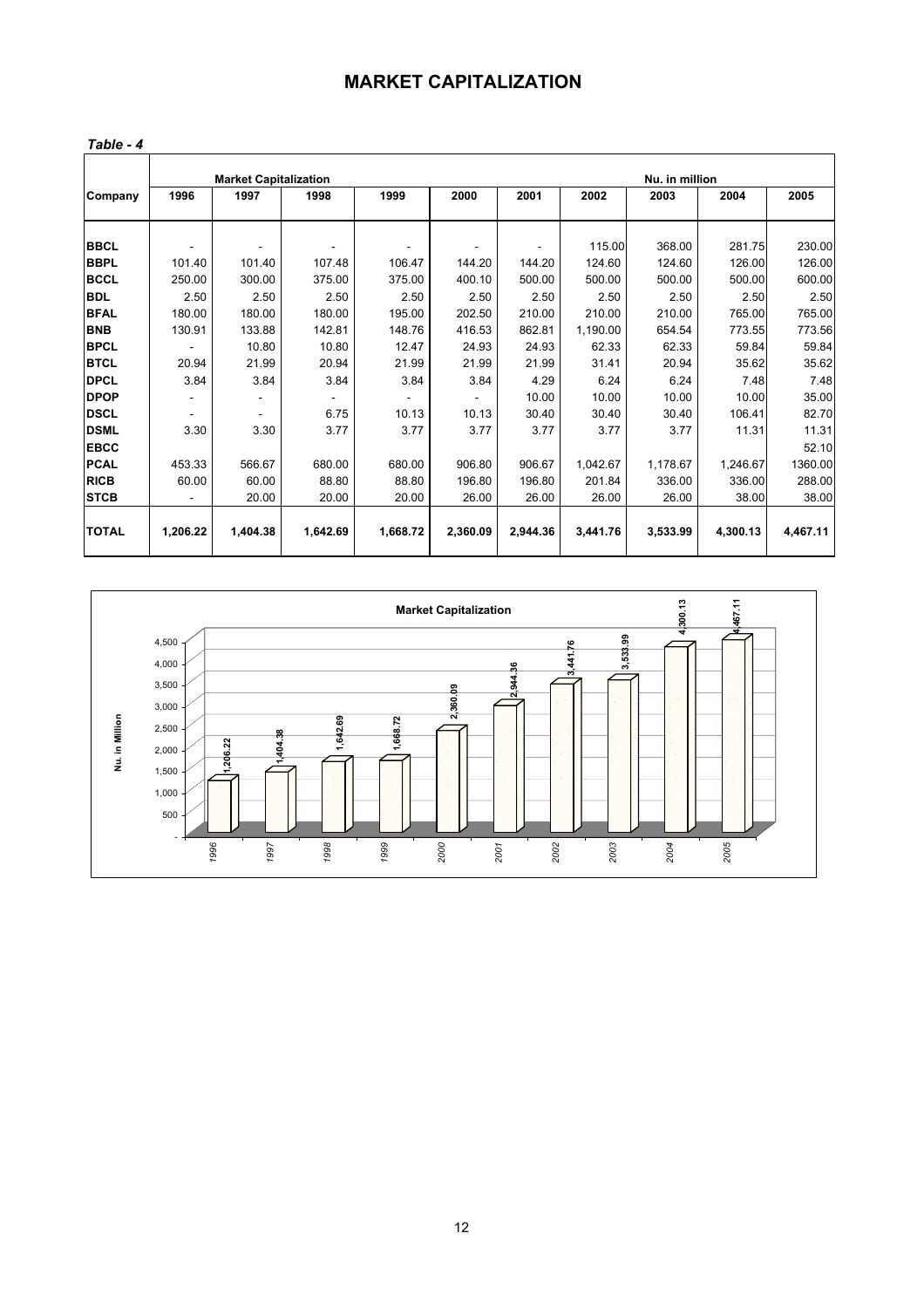## **TOTAL TRADED VOLUME**

|                                                                                                                                                                                                                                                                                                                                                                                                                                                                                                                                                                                                                                                                              |                                                                                                                                                                                                                             |                                                |                                                                 |                                                                         | <b>Traded Volume</b>                                                               |                                                                                      |                                                                                                |                                                                                                                                                                                   |
|------------------------------------------------------------------------------------------------------------------------------------------------------------------------------------------------------------------------------------------------------------------------------------------------------------------------------------------------------------------------------------------------------------------------------------------------------------------------------------------------------------------------------------------------------------------------------------------------------------------------------------------------------------------------------|-----------------------------------------------------------------------------------------------------------------------------------------------------------------------------------------------------------------------------|------------------------------------------------|-----------------------------------------------------------------|-------------------------------------------------------------------------|------------------------------------------------------------------------------------|--------------------------------------------------------------------------------------|------------------------------------------------------------------------------------------------|-----------------------------------------------------------------------------------------------------------------------------------------------------------------------------------|
| Company                                                                                                                                                                                                                                                                                                                                                                                                                                                                                                                                                                                                                                                                      |                                                                                                                                                                                                                             |                                                | 2000                                                            | 2001                                                                    | 2002                                                                               | 2003                                                                                 | 2004                                                                                           | 2005                                                                                                                                                                              |
|                                                                                                                                                                                                                                                                                                                                                                                                                                                                                                                                                                                                                                                                              | <b>BBCL</b><br><b>BBPL</b><br><b>BCCL</b><br><b>BDL</b><br><b>BFAL</b><br><b>BNB</b><br><b>BPCL</b><br><b>BTCL</b><br><b>DPCL</b><br><b>DPOP</b><br><b>DSCL</b><br><b>DSML</b><br><b>EBCC</b><br><b>PCAL</b><br><b>RICB</b> |                                                | 5,000<br>4<br>3,500<br>3,773<br>58,719<br>23<br>3,977<br>12,141 | 58<br>24,750<br>124,119<br>30,000<br>304,032<br>4,800<br>1,393<br>2,021 | 1,160,153<br>230<br>2,898<br>57,185<br>20<br>2,974<br>1,583                        | 27,346<br>6<br>607,369<br>1,100<br>17<br>27<br>679<br>82,012                         | 3,912<br>5,000<br>100<br>51,106<br>720<br>1,497<br>61,437<br>120,941<br>38,130<br>176<br>6,860 | 2,965<br>140<br>9<br>20,997<br>35<br>33<br>5,699<br>537,013<br>957<br>2,350                                                                                                       |
|                                                                                                                                                                                                                                                                                                                                                                                                                                                                                                                                                                                                                                                                              | <b>STCB</b><br>10,000<br>10                                                                                                                                                                                                 |                                                |                                                                 |                                                                         |                                                                                    |                                                                                      | 370                                                                                            |                                                                                                                                                                                   |
| <b>TOTAL</b>                                                                                                                                                                                                                                                                                                                                                                                                                                                                                                                                                                                                                                                                 |                                                                                                                                                                                                                             |                                                | 97,137                                                          | 491,183                                                                 | 1,225,043                                                                          | 718,556                                                                              | 290,249                                                                                        | 570,198                                                                                                                                                                           |
| 1400<br>1200<br>Volume in thousand<br>$\frac{8}{3}$<br>$\frac{8}{3}$<br>$\frac{8}{3}$<br>200<br>0                                                                                                                                                                                                                                                                                                                                                                                                                                                                                                                                                                            | $\frac{14}{1}$<br>চ<br>ဖ<br>2000                                                                                                                                                                                            |                                                | <b>VOLUME</b><br>- AMOUNT<br>491.18<br>50<br>111<br>2001        | YEAR-WISE TRADED SECURITIES<br>1,225.<br>$\frac{63}{5}$<br>2002         | 28.66<br>718.56<br>2003                                                            | 290.25<br>$\tilde{e}$<br>2004                                                        | 570.20<br>72.24<br>2005                                                                        | 500<br>450<br>400<br>$350 - 50$<br>$300 = 5$<br>$250\begin{array}{l}\n 250\n \end{array}$ $200\begin{array}{l}\n 25\n \end{array}$<br>15 $\bar{\bar{\epsilon}}$<br>100<br>50<br>0 |
|                                                                                                                                                                                                                                                                                                                                                                                                                                                                                                                                                                                                                                                                              |                                                                                                                                                                                                                             |                                                |                                                                 | <b>COMPANY- WISE TRADED SHARES</b>                                      |                                                                                    |                                                                                      |                                                                                                |                                                                                                                                                                                   |
| 2,500,000<br>2,000,000<br>$\begin{array}{l} \underline{\mathbf{u}}^1, 500, 000 \\ \underline{\mathbf{v}} \\ \underline{\mathbf{v}} \\ \underline{\mathbf{v}} \\ \underline{\mathbf{v}} \\ \underline{\mathbf{v}} \\ \underline{\mathbf{v}} \\ \underline{\mathbf{v}} \\ \underline{\mathbf{v}} \\ \underline{\mathbf{v}} \\ \underline{\mathbf{v}} \\ \underline{\mathbf{v}} \\ \underline{\mathbf{v}} \\ \underline{\mathbf{v}} \\ \underline{\mathbf{v}} \\ \underline{\mathbf{v}} \\ \underline{\mathbf{v}} \\ \underline{\mathbf{v}} \\ \underline{\mathbf{v}} \\ \underline{\mathbf{v}} \\ \underline{\mathbf{v}} \\ \underline{\mathbf{v}} \\ \underline{\$<br>500,000 | 1,194,376<br><b>BBCL</b>                                                                                                                                                                                                    | 53,360<br>10,828<br><b>BBPL</b><br><b>BCCL</b> | 1,560,240<br>12,250<br>BDL<br><b>BFAL</b>                       | ,402,561<br>Le'43<br>5,963<br>BNB<br>BPCL<br>BTCL                       | TOTAL VOLUME<br>TOTAL VALUE<br>430,272<br>74,889<br>30,033<br>DPOP<br>DPCL<br>DSCL | 342,516<br>$\tilde{\phantom{0}}$<br>537,013<br>45,902<br>EBCC<br><b>DSML</b><br>PCAL | 990,060<br>113,680<br>♦<br><b>RICB</b><br>STCB                                                 | 600,000,000<br>500,000,000<br>400,000,000<br>300,000,000<br>200,000,000<br>100,000,000                                                                                            |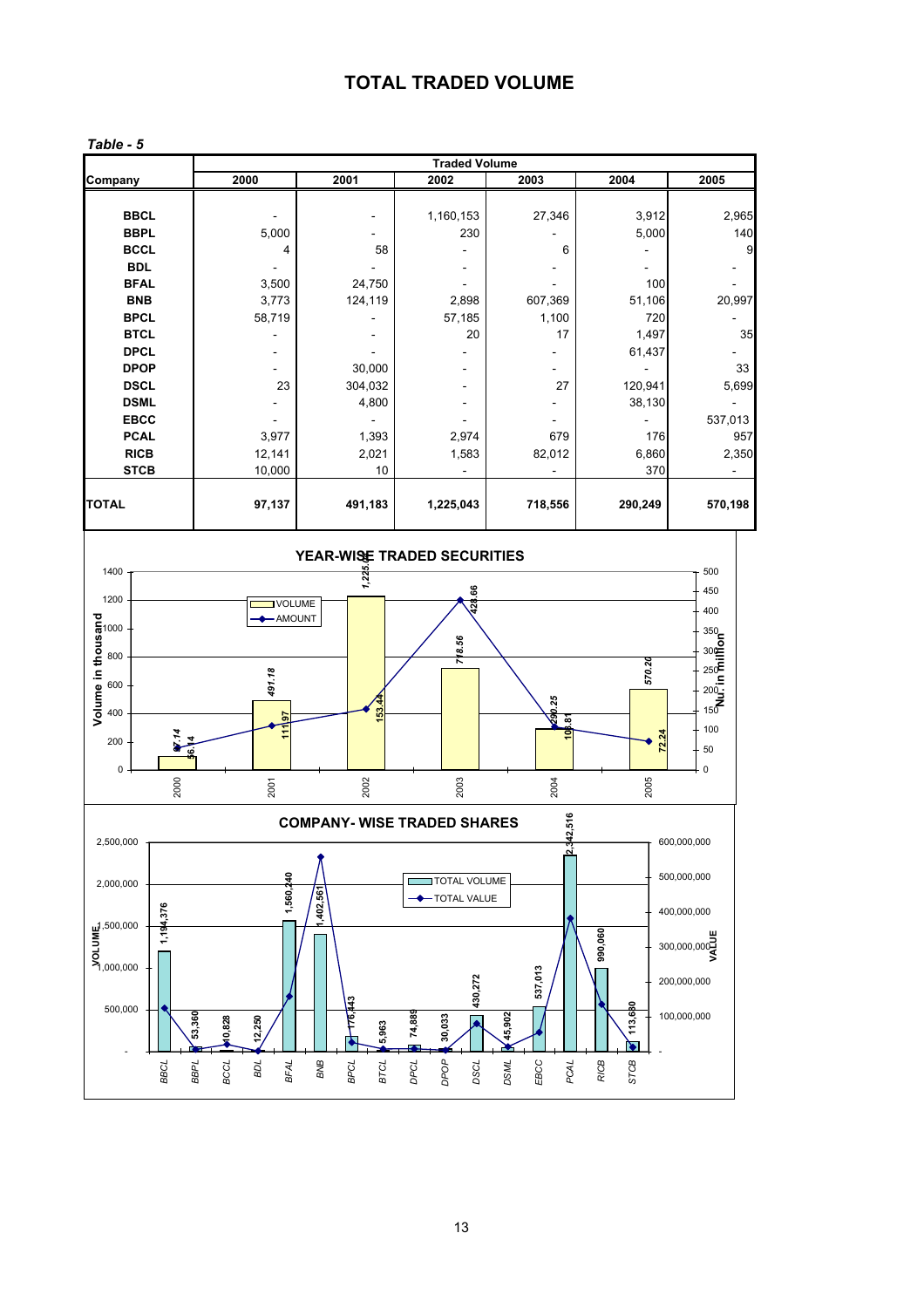## **PUBLIC OFFERS (IPO)**

#### *Table 6.1*

|                |                              |                          |                          | <b>TRADED VOLUME (IPO)</b> |                              |                          |                          |                |           |         |                          |                          | <b>TOTAL</b>  |
|----------------|------------------------------|--------------------------|--------------------------|----------------------------|------------------------------|--------------------------|--------------------------|----------------|-----------|---------|--------------------------|--------------------------|---------------|
| <b>COMPANY</b> | 1994                         | 1995                     | 1996                     | 1997                       | 1998                         | 1999                     | 2000                     | 2001           | 2002      | 2003    | 2004                     | 2005                     | <b>VOLUME</b> |
|                |                              |                          |                          |                            |                              |                          |                          |                |           |         |                          |                          |               |
| <b>BBCL</b>    | $\qquad \qquad \blacksquare$ | ٠                        | ٠                        | $\overline{\phantom{a}}$   | $\overline{\phantom{a}}$     | -                        | $\overline{\phantom{a}}$ | $\sim$         | 1,150,000 |         | $\overline{\phantom{a}}$ | $\sim$                   | 1,150,000     |
| <b>BBPL</b>    | ۰                            |                          | ۰                        | ۰                          | $\overline{\phantom{a}}$     |                          |                          |                |           |         |                          |                          |               |
| <b>BCCL</b>    | ٠                            |                          | ۰                        | ۰                          | ٠                            | ٠                        |                          |                |           |         |                          |                          |               |
| <b>BDL</b>     | 12,250                       | ۰.                       | ٠                        | $\overline{\phantom{a}}$   | $\overline{\phantom{a}}$     | ۰                        | ٠                        |                |           |         | $\overline{\phantom{a}}$ |                          | 12,250        |
| <b>BFAL</b>    |                              |                          |                          | ۰                          | ٠                            |                          |                          |                |           |         |                          |                          |               |
| <b>BNB</b>     |                              | $\overline{\phantom{a}}$ | 170,040                  |                            | $\overline{\phantom{a}}$     | 400,000                  |                          |                | ٠         | 595,040 |                          | $\overline{\phantom{a}}$ | 1,165,080     |
| <b>BPCL</b>    |                              | $\overline{\phantom{a}}$ |                          | 37,800                     | $\overline{\phantom{a}}$     | 16,667                   | 58,719                   | $\blacksquare$ | ۰         |         | $\overline{\phantom{a}}$ | $\overline{\phantom{a}}$ | 113,186       |
| <b>BTCL</b>    | -                            |                          | ۰                        |                            | $\qquad \qquad \blacksquare$ |                          |                          |                |           |         |                          |                          |               |
| <b>DPCL</b>    | $\qquad \qquad \blacksquare$ | 9,000                    | ٠                        | 4,452                      | $\qquad \qquad \blacksquare$ | ۰                        |                          |                |           |         |                          |                          | 13,452        |
| <b>DPOP</b>    |                              | $\overline{\phantom{a}}$ |                          | ۰                          | $\overline{\phantom{a}}$     | $\overline{\phantom{a}}$ | $\overline{\phantom{a}}$ | 30,000         | ۰         | ۰       | $\overline{\phantom{a}}$ |                          | 30,000        |
| <b>DSCL</b>    | -                            |                          | ٠                        | ۰                          | $\qquad \qquad \blacksquare$ | ٠                        | $\overline{\phantom{a}}$ | 304,032        |           |         |                          |                          | 304,032       |
| <b>DSML</b>    |                              |                          | 2,972                    |                            | ٠                            |                          |                          |                |           |         |                          |                          | 2,972         |
| <b>EBCC</b>    |                              |                          | ۰                        | ۰                          | $\overline{\phantom{a}}$     |                          |                          |                |           | ۰       | $\overline{\phantom{a}}$ | 521,000                  | 521,000       |
| <b>PCAL</b>    | $\overline{\phantom{a}}$     | 26,667                   | $\overline{\phantom{a}}$ | $\overline{\phantom{a}}$   | $\overline{\phantom{a}}$     | 30,752                   |                          |                |           |         |                          |                          | 57,419        |
| <b>RICB</b>    | $\qquad \qquad \blacksquare$ |                          | ۰                        |                            | $\overline{\phantom{a}}$     |                          | 10,441                   |                | ۰         | 81,360  |                          |                          | 91,801        |
| <b>STCB</b>    | ٠                            | ۰                        | $\overline{\phantom{a}}$ | 98,000                     | ٠                            | ۰                        |                          |                |           |         | $\overline{\phantom{a}}$ |                          | 98,000        |
| <b>TOTAL</b>   | 12,250                       | 35,667                   | 173,012                  | 140,252                    |                              | 447,419                  |                          |                | 1,150,000 | 676,400 |                          | 521,000                  |               |
|                |                              |                          |                          |                            | $\blacksquare$               |                          | 69,160                   | 334,032        |           |         | ٠                        |                          | 3,559,192     |

| Table - 6.2<br>Nu. in million |       |                              |                          |                          |                          |                                     |                          |        |                          |        |       |              |  |
|-------------------------------|-------|------------------------------|--------------------------|--------------------------|--------------------------|-------------------------------------|--------------------------|--------|--------------------------|--------|-------|--------------|--|
|                               |       |                              |                          |                          |                          |                                     |                          |        |                          |        |       | <b>TOTAL</b> |  |
| 1994                          | 1995  | 1996                         | 1997                     | 1998                     | 1999                     | 2000                                | 2001                     | 2002   | 2003                     | 2004   | 2005  | <b>VALUE</b> |  |
|                               |       |                              |                          |                          |                          |                                     |                          |        |                          |        |       |              |  |
| $\overline{\phantom{a}}$      | ۰     |                              | ۰                        | ٠.                       | ٠                        | $\overline{\phantom{a}}$            | ٠.                       |        | $\overline{\phantom{a}}$ | ۰      | ٠     | 115.00       |  |
|                               |       | ٠                            | ۰                        | ٠                        | -                        | ۰                                   | ٠                        | ۰      |                          |        |       |              |  |
| $\overline{\phantom{a}}$      |       | ٠                            | ۰                        | ٠                        | ٠                        | $\overline{\phantom{a}}$            | ٠                        | ٠      | ۰                        |        |       |              |  |
| 1.23                          |       | ۰                            | ۰                        | ٠                        | $\overline{\phantom{a}}$ | ٠                                   | ٠                        | ۰      | ۰                        | ۰      | ۰     | 1.23         |  |
| ٠                             |       | ۰                            | ۰                        | ٠.                       |                          | ٠                                   | ٠                        | ۰      |                          |        |       |              |  |
| $\overline{\phantom{a}}$      | ۰     | 28.06                        | -                        | $\overline{\phantom{a}}$ | 76.00                    | $\overline{\phantom{a}}$            | $\overline{\phantom{a}}$ | $\sim$ | 327.27                   | ۰      | ۰     | 431.33       |  |
| $\overline{\phantom{a}}$      | ۰     | ٠                            | 3.78                     | $\overline{\phantom{a}}$ | 1.67                     | 5.87                                | ۰                        | ۰      |                          | ۰      | ۰     | 11.32        |  |
| ٠                             | ۰     |                              | ۰.                       | $\overline{\phantom{a}}$ | $\overline{\phantom{a}}$ | ٠.                                  | ٠                        | ۰      | $\overline{\phantom{a}}$ | ۰      | ۰     | ٠.           |  |
| ٠                             | 0.90  | $\overline{\phantom{a}}$     | 0.45                     | $\overline{\phantom{a}}$ | $\overline{\phantom{a}}$ | ٠.                                  | ٠.                       | ۰      | ۰                        | ۰      | ۰     | 1.35         |  |
| ٠                             |       | $\overline{\phantom{a}}$     | ۰                        | $\overline{\phantom{a}}$ | $\overline{\phantom{a}}$ | Ξ.                                  | 3.00                     | ۰      | ٠                        |        |       | 3.00         |  |
| $\overline{\phantom{a}}$      | ۰     | $\overline{\phantom{a}}$     | $\overline{\phantom{0}}$ | $\overline{\phantom{a}}$ | $\overline{\phantom{a}}$ | $\sim$                              | 30.40                    | ٠      | $\overline{\phantom{a}}$ | ۰      | -     | 30.40        |  |
| $\overline{\phantom{a}}$      | ۰     | 0.30                         | ۰                        | $\overline{\phantom{a}}$ | ٠                        | ٠.                                  | ۰                        | ۰      | ۰                        |        |       | 0.30         |  |
| ٠                             |       | $\qquad \qquad \blacksquare$ | ۰                        | ٠.                       |                          | ٠                                   | ٠                        | ۰      | ۰                        | ٠      | 52.10 | 52.10        |  |
| ٠                             | 40.00 | $\overline{\phantom{a}}$     | ۰                        | $\overline{\phantom{a}}$ | 53.05                    | ٠                                   | ٠.                       | ۰      |                          | ٠      | ۰     | 93.05        |  |
| $\overline{\phantom{a}}$      | ۰     | ٠                            | ۰                        | $\overline{\phantom{a}}$ | $\overline{\phantom{a}}$ | 24.53                               | ٠                        | ٠.     | 81.36                    |        | ۰     | 105.89       |  |
| $\overline{\phantom{a}}$      | ۰     | $\overline{\phantom{0}}$     | 9.80                     | $\blacksquare$           | $\overline{a}$           | $\overline{\phantom{0}}$            | $\overline{\phantom{0}}$ | ٠      |                          | ۰      | ۰     | 9.80         |  |
|                               |       |                              |                          |                          |                          |                                     |                          |        |                          |        |       | 854.77       |  |
|                               | 1.23  | 40.90                        | 28.36                    | 14.03                    | $\blacksquare$           | <b>TRADED VALUE (IPO)</b><br>130.72 | 30.40                    | 33.40  | 115.00<br>115.00         | 408.63 |       | 52.10        |  |



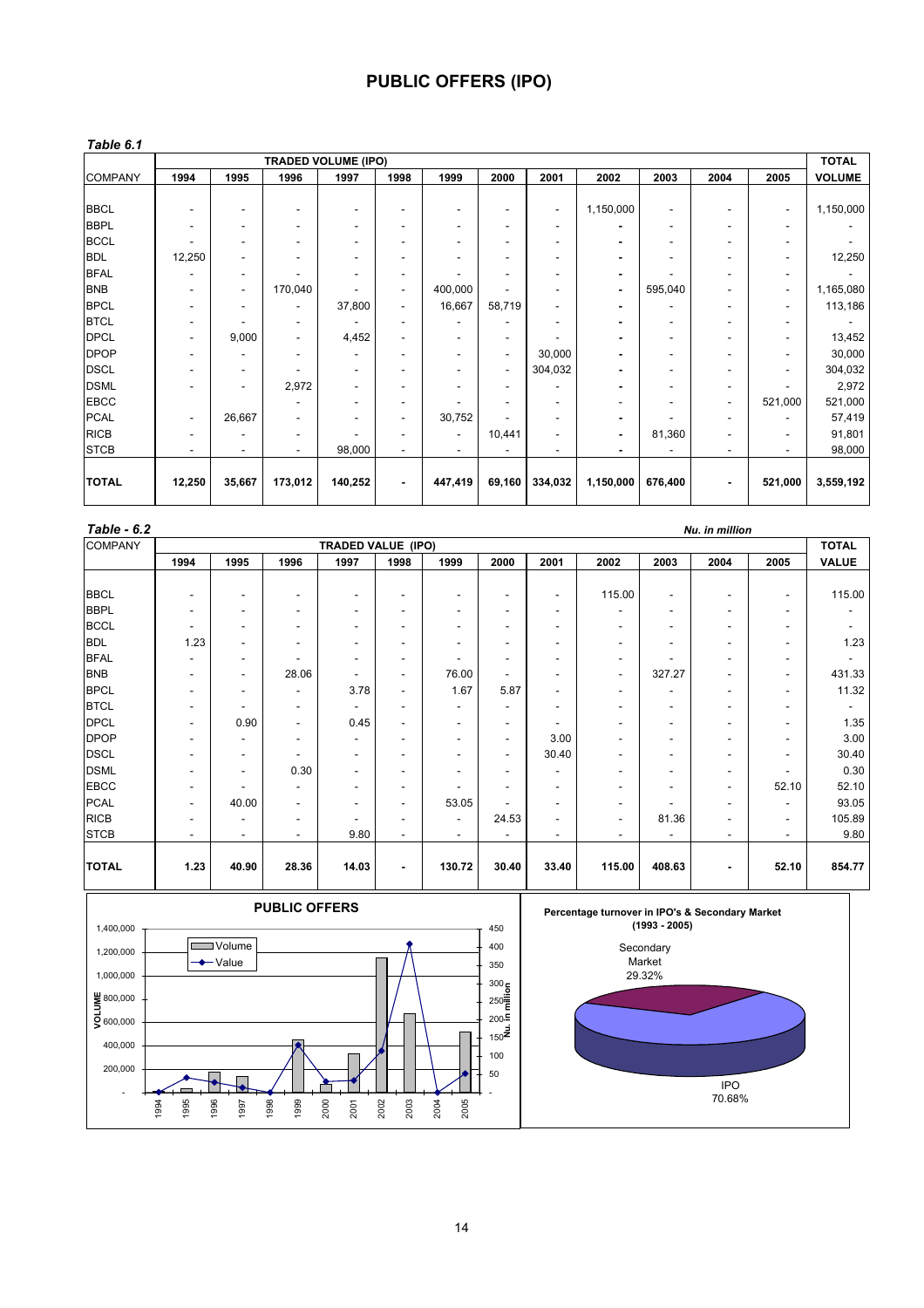### **SECONDARY MARKET**

| able |  |  |
|------|--|--|
|------|--|--|

| <b>COMPANY</b> | <b>TRADED VOLUME</b>     |                          |                          |                          |        |         |        |        | <b>TOTAL</b> |        |               |
|----------------|--------------------------|--------------------------|--------------------------|--------------------------|--------|---------|--------|--------|--------------|--------|---------------|
|                | 1996                     | 1997                     | 1998                     | 1999                     | 2000   | 2001    | 2002   | 2003   | 2004         | 2005   | <b>VOLUME</b> |
|                |                          |                          |                          |                          |        |         |        |        |              |        |               |
| <b>BBCL</b>    |                          | $\overline{\phantom{a}}$ |                          |                          |        |         | 10,153 | 27,346 | 3,912        | 2,965  | 44,376        |
| <b>BBPL</b>    | 14,290                   | 100                      | 8,000                    | 15,340                   | 5,000  |         | 230    |        | 5,000        | 140    | 53,360        |
| <b>BCCL</b>    | 1,112                    | 85                       | 22                       |                          | 4      | 58      | ٠      | 6      |              | 9      | 10,828        |
| <b>BDL</b>     |                          |                          |                          |                          |        |         |        |        |              |        |               |
| <b>BFAL</b>    | $\overline{\phantom{a}}$ |                          | 19,850                   | 7,040                    | 3,500  | 24,750  |        |        | 100          |        | 60,240        |
| <b>BNB</b>     | 924                      | 12,064                   | 9,019                    | 252                      | 3,773  | 124,119 | 2,898  | 12,329 | 51,106       | 20,997 | 237,481       |
| <b>BPCL</b>    |                          |                          |                          | 4,252                    |        |         | 57,185 | 1,100  | 720          |        | 63,257        |
| <b>BTCL</b>    | 22                       | 614                      | 2,287                    | 96                       |        |         | 20     | 17     | 1,497        | 35     | 5,963         |
| <b>DPCL</b>    |                          |                          |                          |                          |        |         |        |        | 61,437       |        | 61,437        |
| <b>DPOP</b>    |                          | $\overline{\phantom{a}}$ | $\overline{\phantom{a}}$ | $\overline{\phantom{0}}$ |        |         | -      | -      |              | 33     | 33            |
| <b>DSCL</b>    |                          | ٠                        | $\overline{\phantom{a}}$ | ٠                        | 23     |         | ٠      | 27     | 120,941      | 5,699  | 126,690       |
| <b>DSML</b>    |                          | $\overline{\phantom{a}}$ | ۰                        |                          |        | 4,800   | ٠      |        | 38,130       |        | 42,930        |
| <b>EBCC</b>    | $\overline{\phantom{a}}$ | $\overline{\phantom{a}}$ | $\overline{\phantom{a}}$ |                          |        |         |        |        |              | 16,013 | 16,013        |
| <b>PCAL</b>    | 302                      | 751                      | 777                      | 6,077                    | 3,977  | 1,393   | 2,974  | 679    | 176          | 957    | 18,427        |
| <b>RICB</b>    | 165                      | 50                       | 88                       | 20                       | 1,700  | 2,021   | 1,583  | 652    | 686          | 2,350  | 9,320         |
| <b>STCB</b>    |                          | 300                      |                          | 5,000                    | 10,000 | 10      |        |        | 370          |        | 15,680        |
|                |                          |                          |                          |                          |        |         |        |        |              |        |               |
| <b>TOTAL</b>   | 16,815                   | 13,964                   | 40,043                   | 38,077                   | 27,977 | 157,151 | 75,043 | 42,156 | 284,075      | 49,198 | 766,035       |

| Table - 7.2    |                          |                          |                          |       |                          |                          |                          |                          | Nu. in millions          |                          |                          |
|----------------|--------------------------|--------------------------|--------------------------|-------|--------------------------|--------------------------|--------------------------|--------------------------|--------------------------|--------------------------|--------------------------|
| <b>COMPANY</b> | <b>TRADED VALUE</b>      |                          |                          |       |                          |                          |                          |                          |                          |                          | <b>TOTAL</b>             |
|                | 1996                     | 1997                     | 1998                     | 1999  | 2000                     | 2001                     | 2002                     | 2003                     | 2004                     | 2005                     | <b>VALUE</b>             |
|                |                          |                          |                          |       |                          |                          |                          |                          |                          |                          |                          |
| <b>BBCL</b>    | $\overline{\phantom{a}}$ | $\overline{\phantom{a}}$ | $\overline{\phantom{a}}$ | ۰     | $\overline{\phantom{a}}$ | ٠                        | 1.02                     | 6.74                     | 1.04                     | 0.52                     | 9.32                     |
| <b>BBPL</b>    | 1.43                     | 0.01                     | 0.80                     | 1.60  | 0.52                     | $\overline{\phantom{a}}$ | 0.02                     |                          | 0.45                     | 0.01                     | 5.37                     |
| <b>BCCL</b>    | 2.28                     | 0.26                     | 0.08                     | ٠     | 0.02                     | 0.29                     | ٠                        | 0.03                     | 0.00                     | 0.06                     | 19.66                    |
| <b>BDL</b>     |                          |                          | $\overline{\phantom{a}}$ | ۰     | $\overline{\phantom{0}}$ | $\overline{\phantom{0}}$ | ٠                        |                          | 0.00                     | ۰                        | $\overline{\phantom{0}}$ |
| <b>BFAL</b>    | $\overline{\phantom{a}}$ | $\overline{\phantom{a}}$ | 2.38                     | 0.85  | $\overline{\phantom{0}}$ | 3.47                     | $\overline{\phantom{a}}$ | $\overline{\phantom{0}}$ | 0.05                     | $\overline{\phantom{0}}$ | 7.35                     |
| <b>BNB</b>     | 0.20                     | 2.65                     | 2.07                     | 0.06  | 2.06                     | 60.16                    | 3.83                     | 6.93                     | 34.36                    | 13.85                    | 126.17                   |
| <b>BPCL</b>    |                          |                          |                          | 0.43  | ٠                        | -                        | 13.28                    | 0.33                     | 0.17                     | 0.60                     | 14.81                    |
| <b>BTCL</b>    | 0.02                     | 0.64                     | 2.29                     | 0.10  | 0.470                    | $\sim$                   | 0.04                     | 0.02                     | 2.49                     | ۰                        | 7.53                     |
| <b>DPCL</b>    | ٠                        | ٠                        |                          | ۰     | ۰                        | ۰                        | ٠                        |                          | 6.31                     | $\overline{\phantom{0}}$ | 6.31                     |
| <b>DPOP</b>    | -                        | $\overline{\phantom{a}}$ | $\overline{\phantom{a}}$ | ۰     |                          |                          | ٠                        |                          | 0.00                     | 0.10                     | 0.10                     |
| <b>DSCL</b>    | -                        | $\overline{\phantom{a}}$ | $\overline{\phantom{a}}$ | ۰     | 0.002                    |                          | $\overline{\phantom{a}}$ | ۰                        | 47.86                    | 1.51                     | 49.37                    |
| <b>DSML</b>    | $\overline{\phantom{a}}$ | ٠                        | $\overline{\phantom{a}}$ | ۰     | ٠                        | 0.480                    | $\overline{\phantom{a}}$ | ۰                        | 12.68                    | $\overline{\phantom{a}}$ | 13.16                    |
| <b>EBCC</b>    | $\sim$                   | $\overline{\phantom{a}}$ | $\overline{\phantom{a}}$ |       | ٠                        | $\sim$                   | ÷                        | ٠                        | $\overline{\phantom{0}}$ | 2.29                     | 2.29                     |
| <b>PCAL</b>    | 0.60                     | 1.83                     | 2.28                     | 18.00 | 13.96                    | 5.88                     | 13.65                    | 3.40                     | 0.94                     | 0.97                     | 62.16                    |
| <b>RICB</b>    | 0.41                     | 0.13                     | 0.26                     | 0.07  | 7.41                     | 8.29                     | 6.62                     | 2.58                     | 2.40                     | 0.86                     | 29.04                    |
| <b>STCB</b>    | ٠                        | 0.03                     | $\overline{a}$           | 0.50  | 1.30                     | 0.001                    | $\mathbf{r}$             | L,                       | 0.06                     | ÷,                       | 1.89                     |
|                |                          |                          |                          |       |                          |                          |                          |                          |                          |                          |                          |
| <b>TOTAL</b>   | 4.94                     | 5.55                     | 10.16                    | 21.61 | 25.74                    | 78.57                    | 38.46                    | 20.03                    | 108.81                   | 20.77                    | 354.53                   |
|                |                          |                          |                          |       |                          |                          |                          |                          |                          |                          |                          |

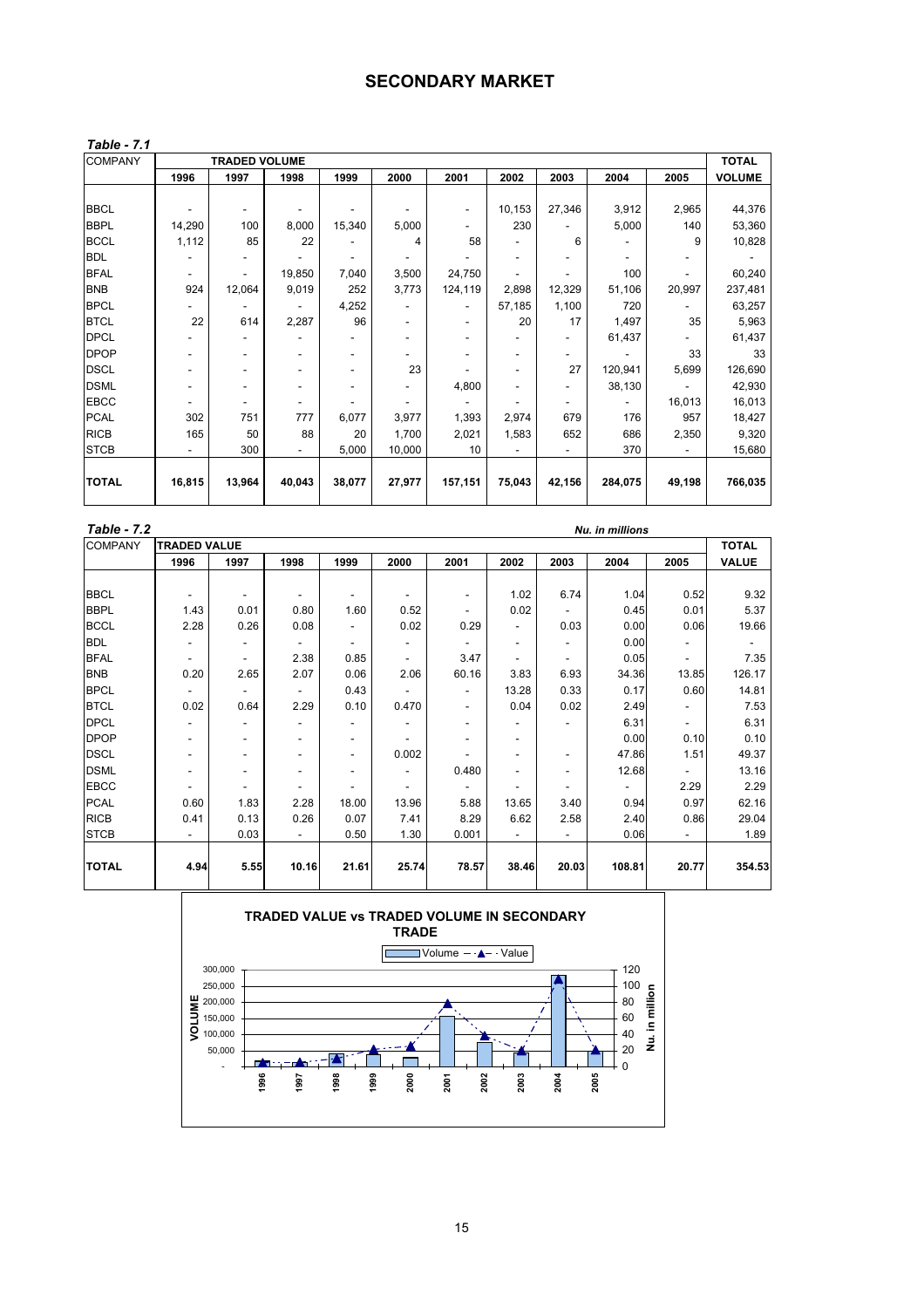# *Table - 8* **MARKET PRICE** *Table - 8….. Contd.* **MARKET PRICE**

|             |              | <b>Market Price</b> |            | <b>Year End</b>      |  |
|-------------|--------------|---------------------|------------|----------------------|--|
| Company     | Year         | High                | Low        | <b>Closing Price</b> |  |
| <b>BCCL</b> | 2000         | 4,001               | 4,001      | 4,001                |  |
|             | 2001         | 5,000               | 4,000      | 5,000                |  |
|             | 2002         | 5,000               | 4,000      | 5,000                |  |
|             | 2003         | 5,200               | 5,000      | 5,000                |  |
|             | 2004         | 5,000               | 5,000      | 5,000                |  |
|             | 2005         | 8,000               | 5,000      | 6,000                |  |
| <b>RICB</b> | 2000         | 4,702               | 2,350      | 4,100                |  |
|             | 2001         | 4,100               | 4,099      | 4,100                |  |
|             | 2002         | 4,205               | 4,100      | 4,205                |  |
|             | 2003         | 4,205               | 1,000      | 3,500                |  |
|             | 2004         | 3,650               | 3,000      | 3,500                |  |
|             | 2005         | 420                 | 300        | 300                  |  |
| <b>PCAL</b> | 2000         | 4,500               | 3,000      | 4,000                |  |
|             | 2001         | 4,500               | 3,000      | 4,000                |  |
|             | 2002         | 4,600               | 4,000      | 4,600                |  |
|             | 2003         | 5,300               | 4,400      | 5,200                |  |
|             | 2004         | 5,500               | 4,000      | 5,500                |  |
|             | 2005         | 600                 | 440        | 600                  |  |
| <b>BTCL</b> | 2000         | 1,050               | 1,050      | 1,050                |  |
|             | 2001         | 1,050               | 1,050      | 1,050                |  |
|             | 2002         | 2,000               | 1,500      | 1,500                |  |
|             | 2003         | 1,500               | 1,000      | 1,000                |  |
|             | 2004         | 1,701               | 1,000      | 1,701                |  |
|             | 2005         | 1,701               | 1,701      | 1,701                |  |
| <b>BFAL</b> | 2000         | 135                 | 135        | 135                  |  |
|             | 2001         | 140                 | 140        | 140                  |  |
|             | 2002         | 140                 | 140        | 140                  |  |
|             | 2003         | 140                 | 140        | 140                  |  |
|             | 2004         | 510                 | 510        | 510                  |  |
|             | 2005         | 510                 | 510        | 510                  |  |
| <b>BBPL</b> | 2000         | 103                 | 103        | 103                  |  |
|             | 2001         | 103                 | 103        | 103                  |  |
|             | 2002         | 89                  | 89         | 89                   |  |
|             | 2003         | 89                  | 89         | 89                   |  |
|             | 2004         | 90                  | 90         | 90                   |  |
| <b>BDL</b>  | 2005         | 90<br>100           | 90<br>100  | 90<br>100            |  |
|             | 2000<br>2001 |                     |            |                      |  |
|             |              | 100                 | 100        | 100<br>100           |  |
|             | 2002<br>2003 | 100<br>100          | 100<br>100 | 100                  |  |
|             | 2004         | 100                 | 100        | 100                  |  |
|             | 2005         | 100                 | 100        | 100                  |  |
| <b>BBCL</b> | 2002         | 100                 | 100        | 100                  |  |
|             | 2003         | 350                 | 100        | 100                  |  |
|             | 2004         | 310                 | 245        | 245                  |  |
|             | 2005         | 200                 | 140        | 200                  |  |
|             |              |                     |            |                      |  |

|             |              | <b>Market Price</b> |              | <b>Year End</b>      |             |              | <b>Market Price</b> |            | <b>Year End</b>      |
|-------------|--------------|---------------------|--------------|----------------------|-------------|--------------|---------------------|------------|----------------------|
| Company     | Year         | High                | Low          | <b>Closing Price</b> | Company     | Year         | High                | Low        | <b>Closing Price</b> |
| <b>BCCL</b> | 2000         | 4,001               | 4,001        | 4,001                | <b>BNB</b>  | 2000         | 700                 | 450        | 700                  |
|             | 2001         | 5,000               | 4,000        | 5,000                |             | 2001         | 1,500               | 439        | 1,450                |
|             | 2002         | 5,000               | 4,000        | 5,000                |             | 2002         | 2,000               | 1,100      | 2,000                |
|             | 2003         | 5,200               | 5,000        | 5,000                |             | 2003         | 2,000               | 550        | 550                  |
|             | 2004         | 5,000               | 5,000        | 5,000                |             | 2004         | 750                 | 650        | 650                  |
|             | 2005         | 8,000               | 5,000        | 6,000                |             | 2005         | 750                 | 645        | 650                  |
| <b>RICB</b> | 2000         | 4,702               | 2,350        | 4,100                | <b>DPCL</b> | 2000         | 100                 | 100        | 100                  |
|             | 2001         | 4,100               | 4,099        | 4,100                |             | 2001         | 100                 | 100        | 100                  |
|             | 2002         | 4,205               | 4,100        | 4,205                |             | 2002         | 100                 | 100        | 100                  |
|             | 2003         | 4,205               | 1,000        | 3,500                |             | 2003         | 100                 | 100        | 100                  |
|             | 2004         | 3,650               | 3,000        | 3,500                |             | 2004         | 100                 | 120        | 120                  |
|             | 2005         | 420                 | 300          | 300                  |             | 2005         | 120                 | 120        | 100                  |
| PCAL        | 2000         | 4,500               | 3,000        | 4,000                | <b>DSML</b> | 2000         | 100                 | 100        | 100                  |
|             | 2001         | 4,500               | 3,000        | 4,000                |             | 2001         | 100                 | 100        | 100                  |
|             | 2002         | 4,600               | 4,000        | 4,600                |             | 2002         | 100                 | 100        | 100                  |
|             | 2003         | 5,300               | 4,400        | 5,200                |             | 2003         | 100                 | 100        | 100                  |
|             | 2004         | 5,500               | 4,000        | 5,500                |             | 2004         | 370                 | 300        | 300                  |
|             | 2005         | 600                 | 440          | 600                  |             | 2005         | 370                 | 300        | 300                  |
| <b>BTCL</b> | 2000         | 1,050               | 1,050        | 1,050                | <b>BPCL</b> | 2000         | 100                 | 100        | 100                  |
|             | 2001         | 1,050               | 1,050        | 1,050                |             | 2001         | 100                 | 100        | 100                  |
|             | 2002         | 2,000               | 1,500        | 1,500                |             | 2002         | 300                 | 205        | 250                  |
|             | 2003         | 1,500               | 1,000        | 1,000                |             | 2003         | 300                 | 250        | 250                  |
|             | 2004         | 1,701               | 1,000        | 1,701                |             | 2004         | 240                 | 240        | 240                  |
|             | 2005         | 1,701               | 1,701        | 1,701                |             | 2005         | 240                 | 240        | 240                  |
| <b>BFAL</b> | 2000         | 135                 | 135          | 135                  | <b>STCB</b> | 2000         | 130                 | 130        | 130                  |
|             | 2001         | 140                 | 140          | 140                  |             | 2001         | 130                 | 130        | 130                  |
|             | 2002         | 140                 | 140          | 140                  |             | 2002         | 130                 | 130        | 130                  |
|             | 2003         | 140                 | 140          | 140                  |             | 2003         | 130                 | 130        | 130                  |
|             | 2004         | 510                 | 510          | 510                  |             | 2004         | 130                 | 190        | 190                  |
|             | 2005         | 510                 | 510          | 510                  |             | 2005         | 190                 | 130        | 190                  |
| <b>BBPL</b> | 2000         | 103                 | 103          | 103                  | <b>DSCL</b> | 2000         | 100                 | 100        | 100                  |
|             | 2001         | 103                 | 103          | 103                  |             | 2001         | 100                 | 100        | 100                  |
|             | 2002         | 89                  | 89           | 89                   |             | 2002         | 100                 | 100        | 100                  |
|             | 2003         | 89                  | 89           | 89                   |             | 2003         | 100                 | 100        | 100                  |
|             | 2004<br>2005 | 90<br>90            | 90<br>$90\,$ | 90<br>90             |             | 2004<br>2005 | 400                 | 350        | 350<br>272           |
| <b>BDL</b>  | 2000         | 100                 | 100          | 100                  | <b>DPOP</b> | 2001         | 400                 | 250        | 100                  |
|             | 2001         |                     |              | 100                  |             | 2002         | 100                 | 100        | 100                  |
|             | 2002         | 100<br>100          | 100<br>100   | 100                  |             | 2003         | 100<br>100          | 100<br>100 | 100                  |
|             | 2003         | 100                 | 100          | 100                  |             | 2004         | 100                 | 100        | 100                  |
|             | 2004         | 100                 | 100          | 100                  |             | 2005         | 350                 | 350        | 350                  |
|             | 2005         | 100                 | 100          | 100                  | EBCC        | 2005         | 200                 | 100        | 100                  |
|             |              |                     |              |                      |             |              |                     |            |                      |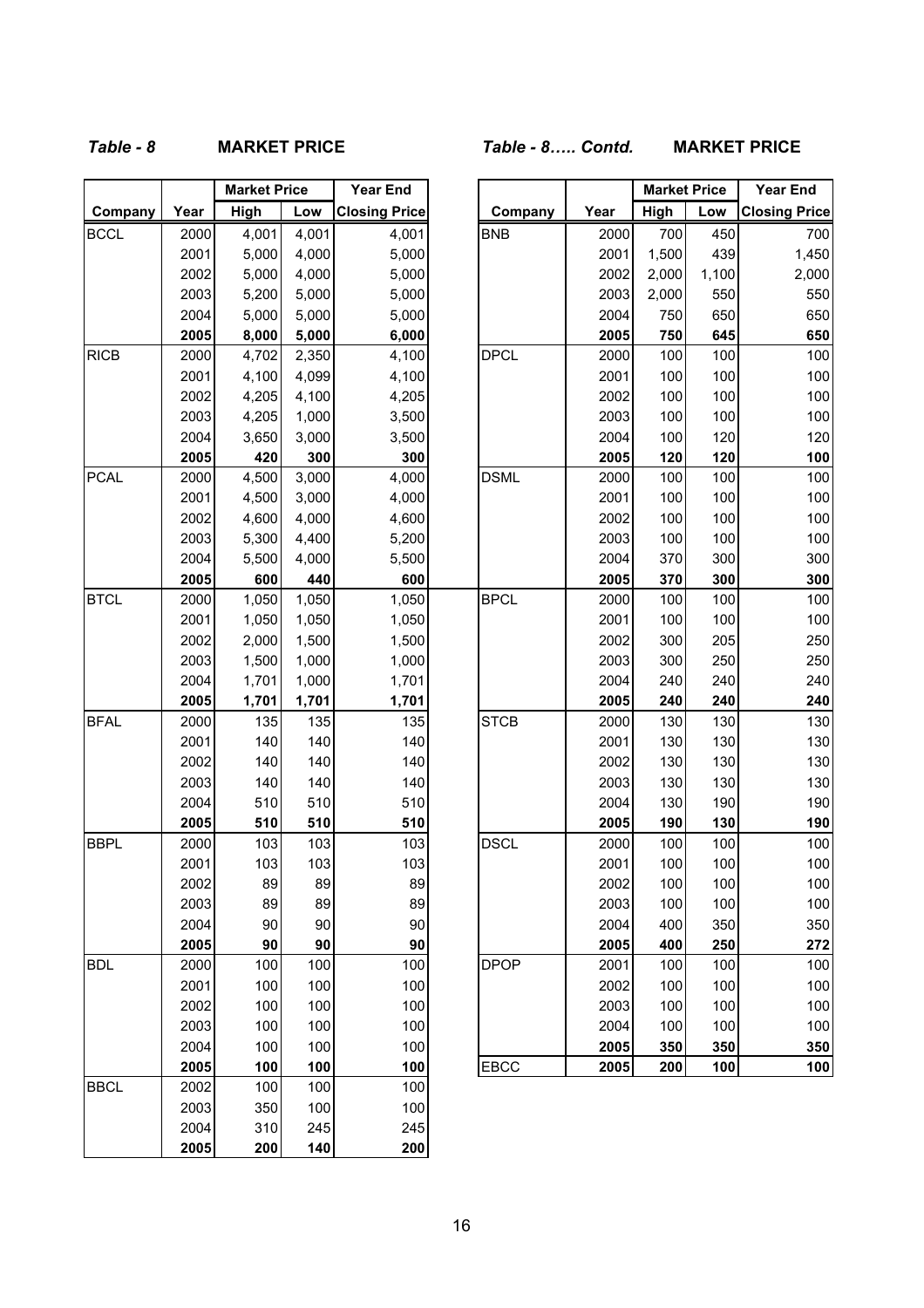### **YEAR-WISE SECURITIES HOLDINGS IN THE CENTRAL DEPOSITORY**

| Table - 9      |           |                                               |           |           |           |           |                                      |                                                    |                                            |
|----------------|-----------|-----------------------------------------------|-----------|-----------|-----------|-----------|--------------------------------------|----------------------------------------------------|--------------------------------------------|
|                |           | Yearwise turnover of Securities in Depository |           |           |           | Percent   |                                      |                                                    |                                            |
| Company        | 2000      | 2001                                          | 2002      | 2003      | 2004      | 2005      | Paid Up<br><b>Shares</b><br>for 2005 | <b>Total Holdings</b><br>Nu. in Millions<br>(2005) | holdings<br>of securities<br>in Depository |
| <b>BBCL</b>    |           |                                               | 1,150,000 | 1,150,000 | 1,150,000 | 1,150,000 | 1,150,000                            | 230,000,000                                        | 100%                                       |
| <b>BBPL</b>    | 483,100   | 498,100                                       | 498,100   | 498,100   | 498,100   | 498,100   | 1,400,014                            | 126,001,260                                        | 36%                                        |
| <b>BCCL</b>    | 43,204    | 43,204                                        | 43,204    | 43,204    | 43,204    | 43,204    | 100,000                              | 600,000,000                                        | 43%                                        |
| <b>BDL</b>     | 12,250    | 12,250                                        | 12,250    | 12,250    | 12,250    | 12,250    | 25,000                               | 2,500,000                                          | 49%                                        |
| <b>BFAL</b>    | 35,350    | 59.850                                        | 59,850    | 59,850    | 59,850    | 1,500,000 | 1,500,000                            | 765,000,000                                        | 100%                                       |
| <b>BNB</b>     | 595,040   | 595,040                                       | 595,040   | 1,190,080 | 1,190,080 | 1,190,080 | 1,190,080                            | 773,552,000                                        | 100%                                       |
| <b>BPCL</b>    | 117,438   | 117,438                                       | 117,438   | 117,438   | 117,438   | 249,334   | 249,334                              | 59,840,160                                         | 100%                                       |
| <b>BTCL</b>    | 10,220    | 10,220                                        | 10,220    | 10,220    | 10,416    | 10,416    | 20,940                               | 35,618,940                                         | 50%                                        |
| <b>DPCL</b>    | 8,367     | 8,367                                         | 8,367     | 62,370    | 62,370    | 62,370    | 62,370                               | 7,484,400                                          | 100%                                       |
| <b>DPOP</b>    |           | 30.000                                        | 30.000    | 30.000    | 30.000    | 30.000    | 100,000                              | 35,000,000                                         | 30%                                        |
| <b>DSCL</b>    | 3,398     | 304,032                                       | 304,032   | 304,032   | 304,032   | 304,032   | 304,032                              | 82,696,704                                         | 100%                                       |
| <b>DSML</b>    | 2,972     | 2,972                                         | 2,972     | 2,972     | 37,702    | 37,702    | 37,702                               | 11,310,600                                         | 100%                                       |
| <b>PCAL</b>    | 76,147    | 76,647                                        | 76.647    | 76.647    | 76.647    | 2,266,670 | 2,266,670                            | 1,360,002,000                                      | 100%                                       |
| <b>RICB</b>    | 14,933    | 15,207                                        | 15,207    | 96.000    | 96.000    | 960.000   | 960.000                              | 288,000,000                                        | 100%                                       |
| <b>STCB</b>    | 200,000   | 200,000                                       | 200,000   | 200,000   | 200,000   | 200,000   | 200,000                              | 38,000,000                                         | 100%                                       |
| EBCC           |           |                                               |           |           |           | 520,000   | 520,000                              | 52,000,000                                         | 100%                                       |
| <b>TOTAL:-</b> | 1,602,419 | 1,973,327                                     | 3,123,327 | 3,853,163 | 3,888,089 | 8,514,158 | 9,566,142                            | 4,467,006,064                                      | 89.00%                                     |

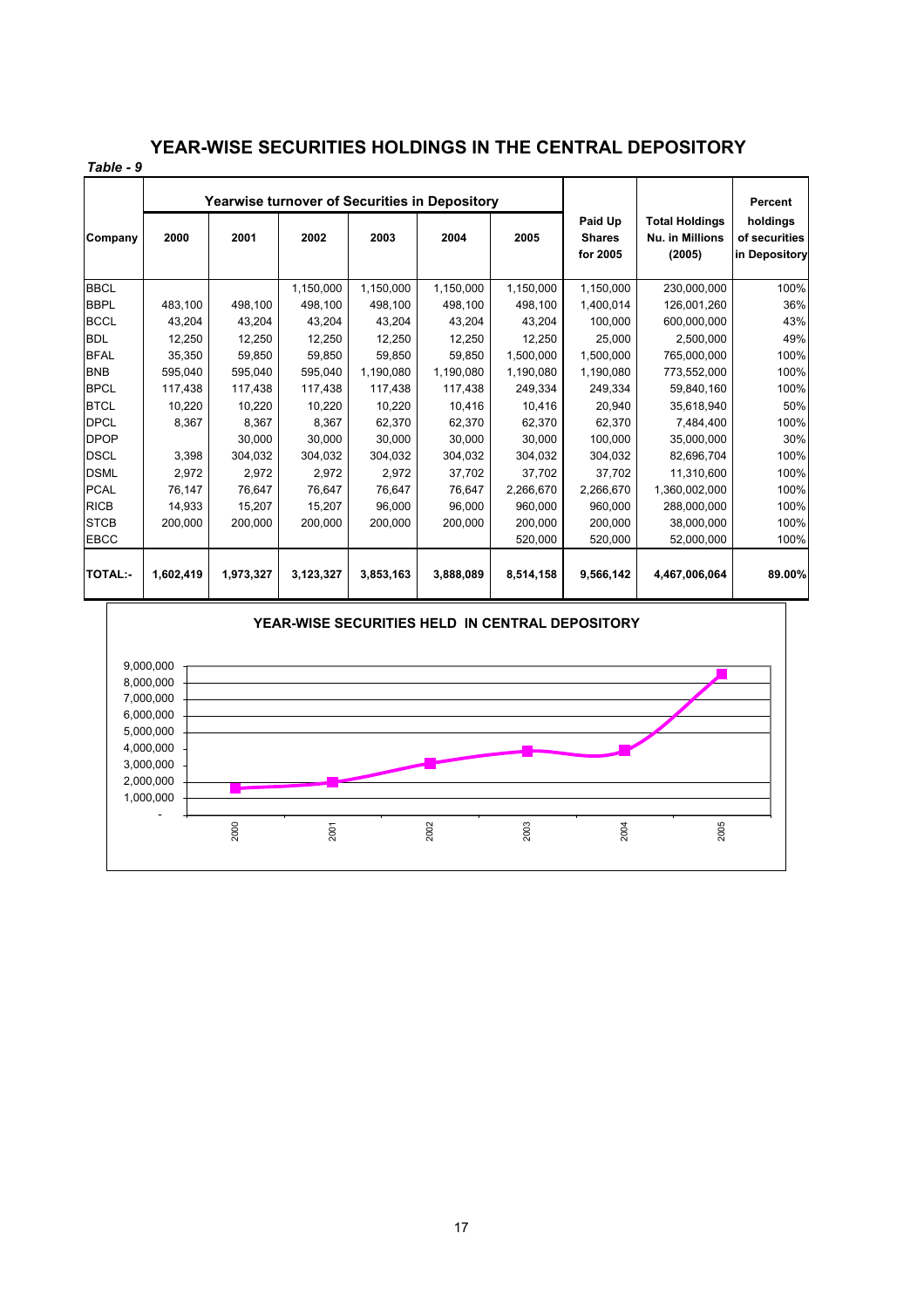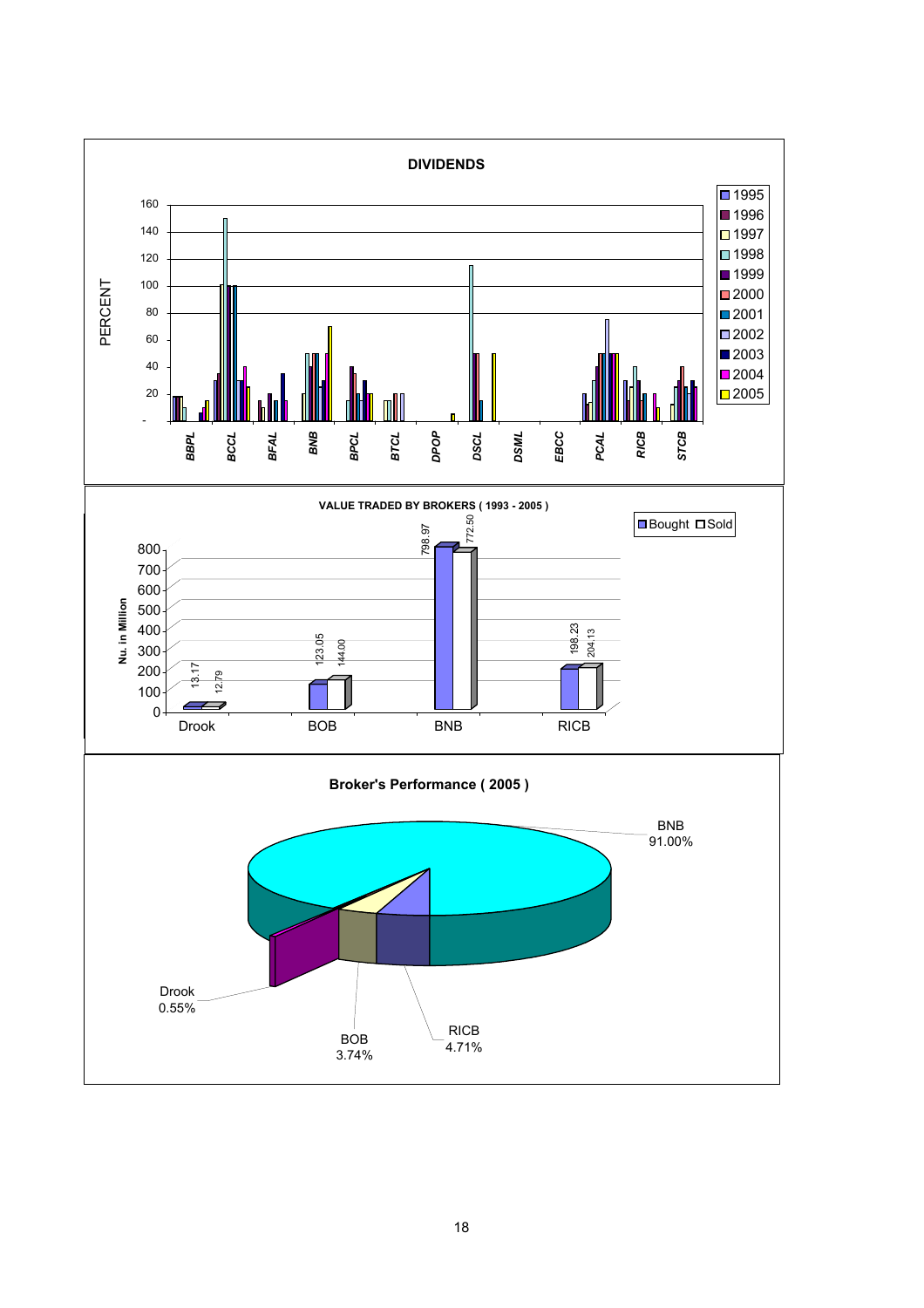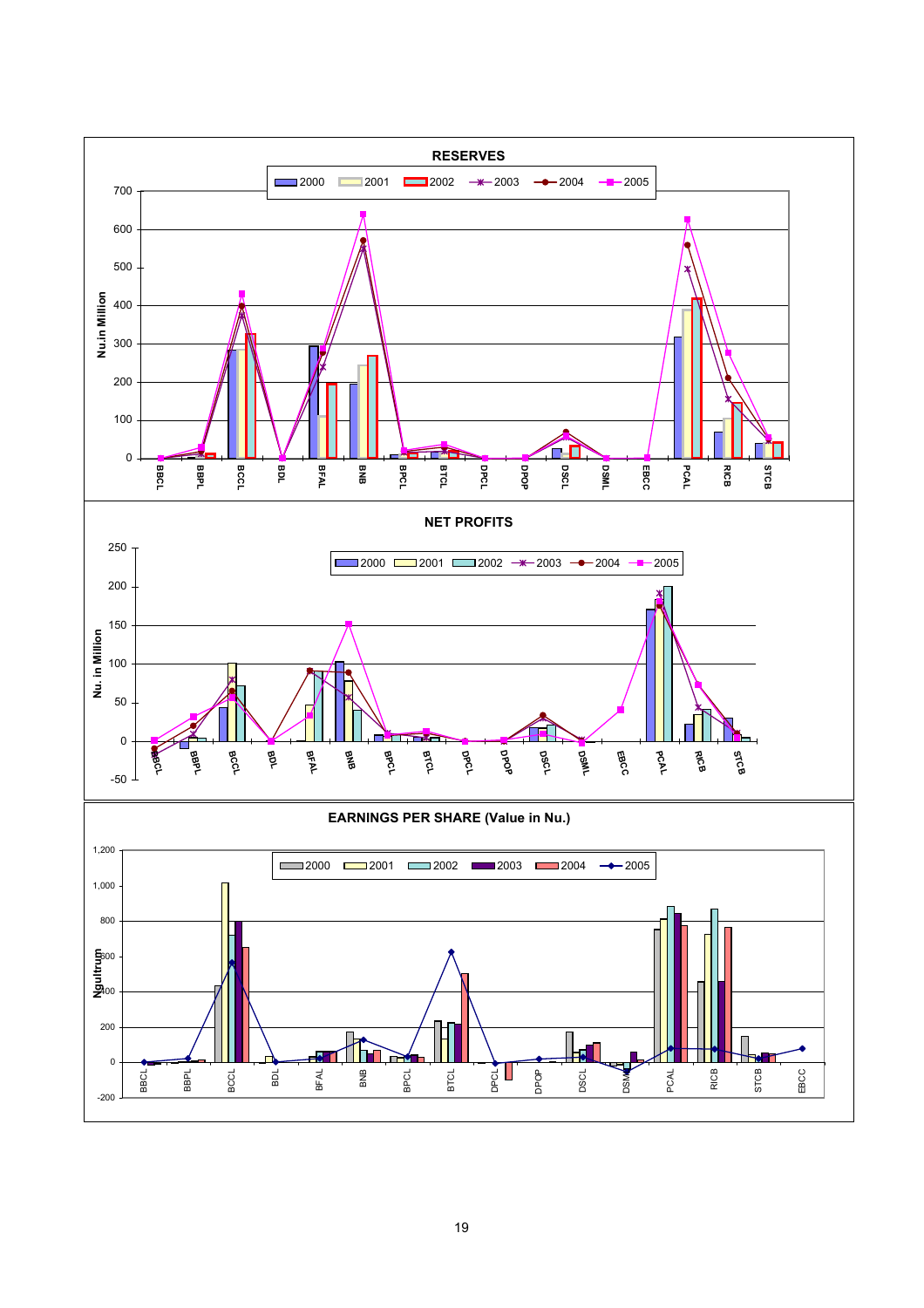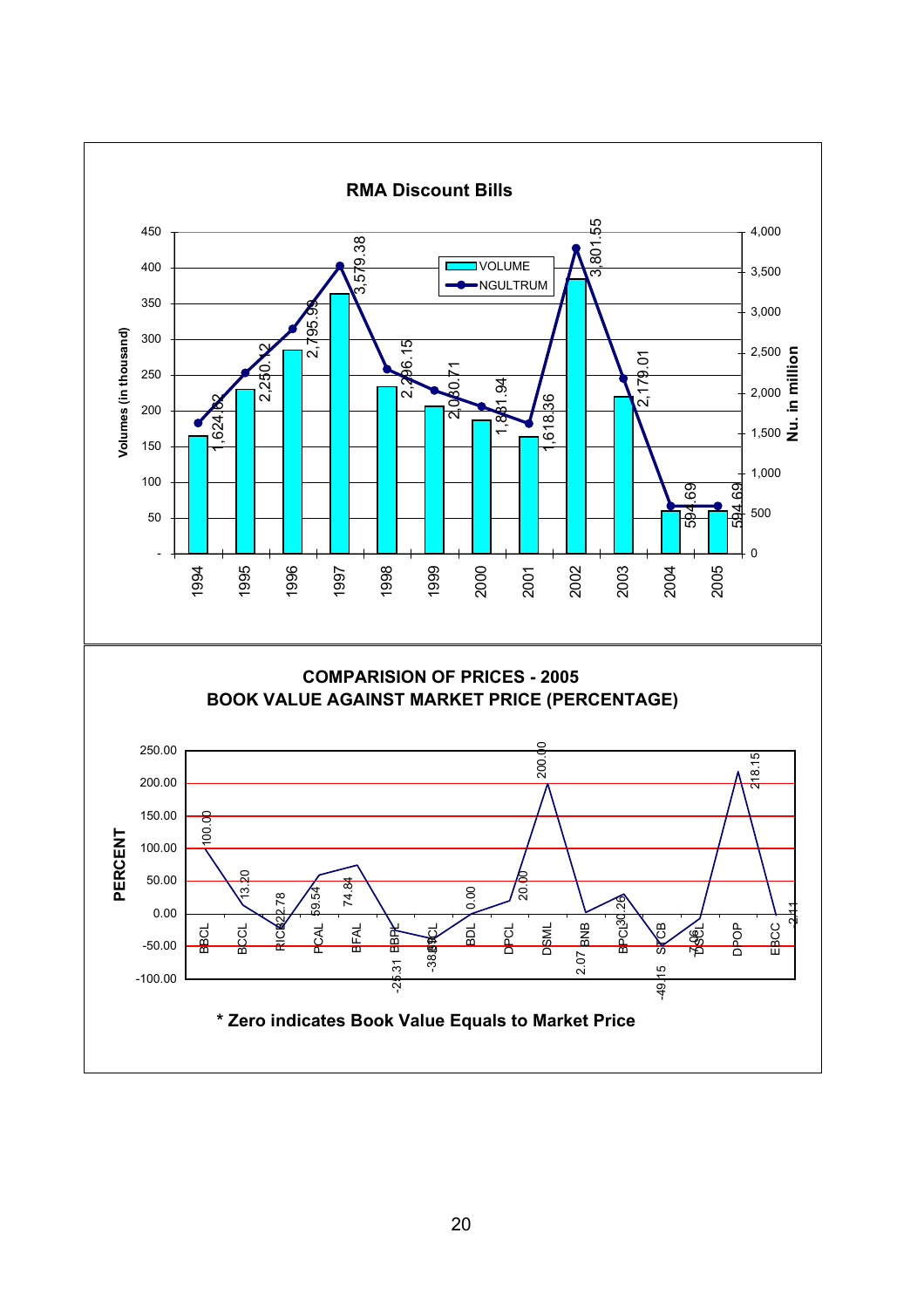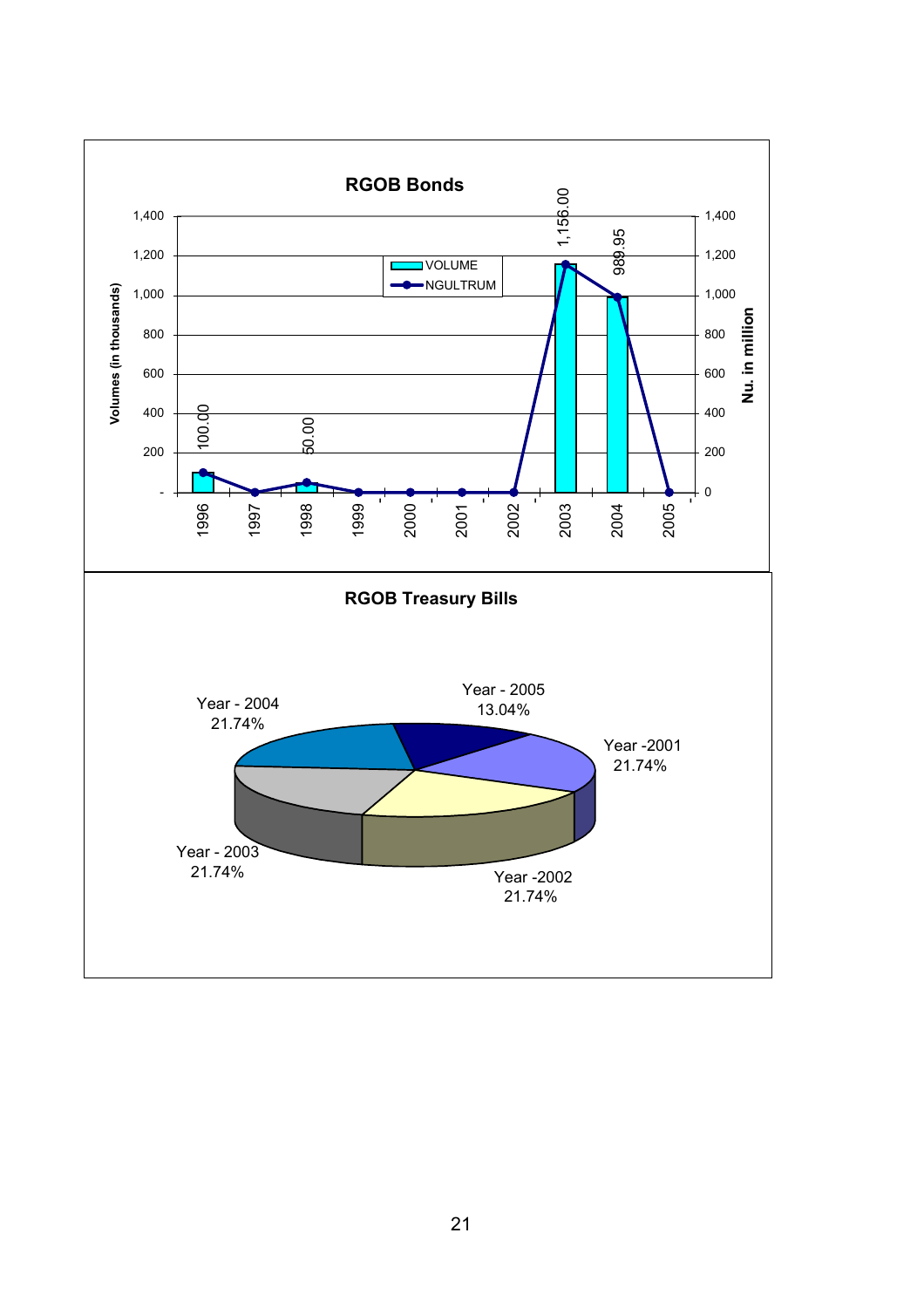#### **BALANCE SHEET AS AT 31 DECEMBER 2005 ROYAL SECURITIES EXCHANGE OF BHUTAN LIMITED**

| <b>Sources of Funds</b>        | 2005<br>(Nu.)  | 2004<br>(Nu.)  |
|--------------------------------|----------------|----------------|
| Share Capital                  | 2,000,000.00   | 2,000,000.00   |
| <b>General Reserve</b>         | 3,115,951.86   | 2,786,420.40   |
| Capital Grants                 | 522,499.35     | 614,705.12     |
| <b>Total</b>                   | 5,638,451.21   | 5,401,125.52   |
| <b>Application of Funds</b>    |                |                |
| <b>Fixed Assets</b>            |                |                |
| <b>Gross Block</b>             | 3,289,385.22   | 3,169,339.22   |
| Less: Accumulated Depreciation | (2,283,160.95) | (2,093,704.45) |
|                                | 1,006,224.27   | 1,075,634.77   |
| Investments                    | 2,725,000.00   | 2,725,000.00   |
| <b>Current Assets:</b>         |                |                |
| Cash and Bank Balances         | 2,392,074.69   | 1,867,441.31   |
| Loans and Advances             | 123,156.94     | 117,987.01     |
| <b>Other Assets</b>            | 207,537.07     | 82,290.17      |
|                                | 2,722,768.70   | 2,067,718.49   |
| Less: Current Liabilities      | 815,541.77     | 467, 227. 74   |
| Net Current Assets             | 1,907,226.93   | 1,600,490.75   |
| <b>Total</b>                   | 5,638,451.20   | 5,401,125.52   |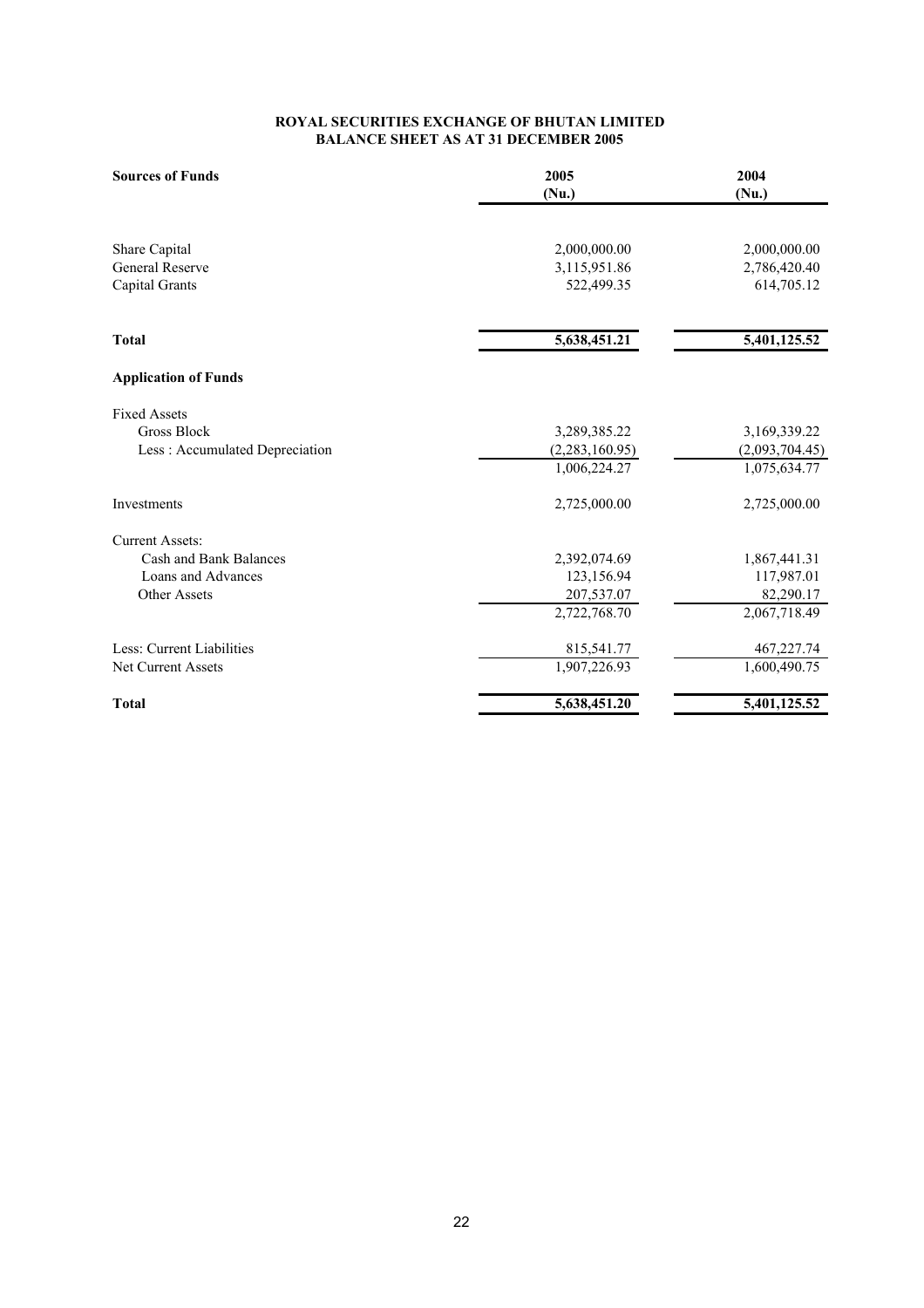#### **ROYAL SECURITIES EXCHANGE OF BHUTAN LIMITED PROFIT & LOSS ACCOUNT FOR THE YEAR ENDED 31 DECEMBER 2005**

|                                                          | 2005<br>(Nu.) | 2004<br>(Nu.) |
|----------------------------------------------------------|---------------|---------------|
| <b>Income</b>                                            |               |               |
| Revenue and Commission                                   | 2,422,347.24  | 1,639,091.56  |
| Other Income                                             | 232,555.51    | 178,387.00    |
| <b>Total</b>                                             | 2,654,902.75  | 1,817,478.56  |
| <b>Expenditure</b>                                       |               |               |
| Employees Remuneration & Benefits                        | 1,170,386.00  | 731,712.00    |
| Other Expenses                                           | 916,506.80    | 579,381.68    |
| Depreciation                                             | 97,250.73     | 104,009.09    |
| Total                                                    | 2,184,143.53  | 1,415,102.77  |
| Profit before Tax                                        | 470,759.22    | 402,375.79    |
| Provision for Taxation                                   | 141,227.77    | 120,712.74    |
| Profit / (Loss) after tax transferred to General Reserve | 329,531.45    | 281,663.05    |